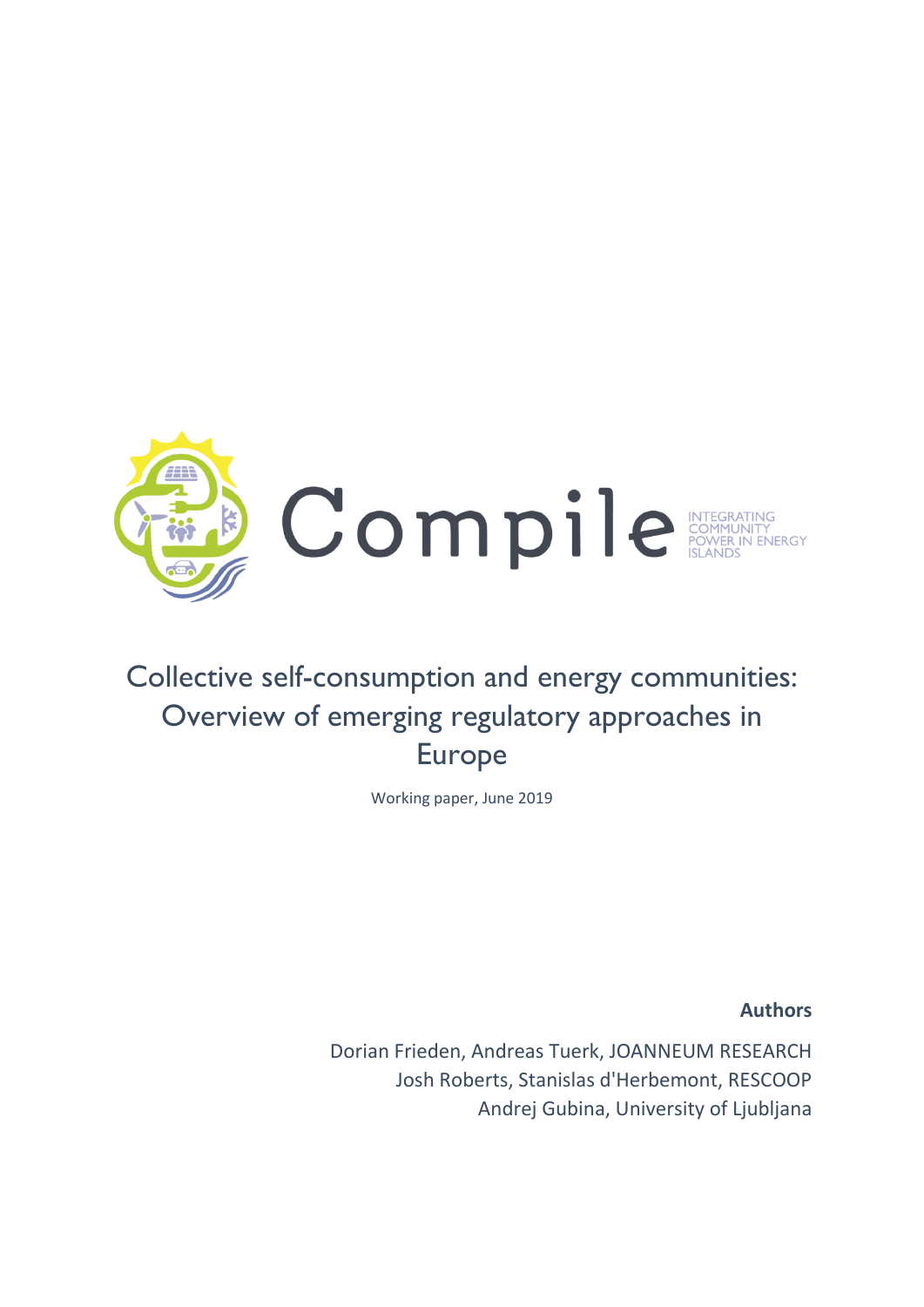



| <b>Title</b>                                                                                                | <b>Document Version</b> |
|-------------------------------------------------------------------------------------------------------------|-------------------------|
| Collective self-consumption and energy communities: Overview of emerging<br>regulatory approaches in Europe | 1.0                     |

| <b>Project Number</b><br><b>Project Acronym</b> |                | <b>Project Title</b>                                   |  |  |  |
|-------------------------------------------------|----------------|--------------------------------------------------------|--|--|--|
| H2020-824424                                    | <b>COMPILE</b> | COMPILE: Integrating community power in energy islands |  |  |  |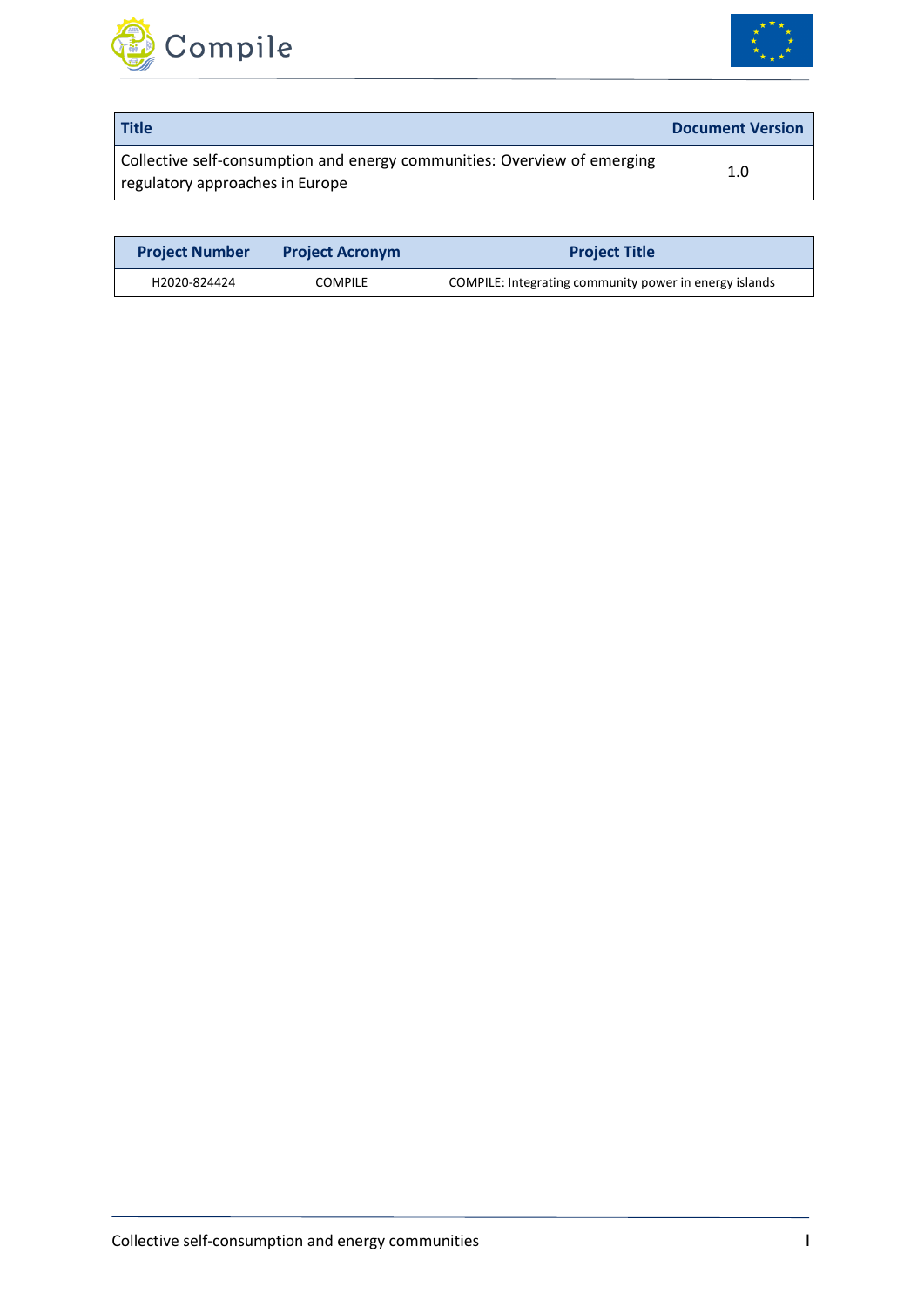



| <b>Revision</b>  | Date       | <b>Description</b> | <b>Author (Organisation)</b>                          |
|------------------|------------|--------------------|-------------------------------------------------------|
| v0.1             | 02.2019    | New document       | Dorian Frieden, Andreas Tuerk<br>(Joanneum Research)  |
| v <sub>0.2</sub> | 03.2019    | Revision of v0.1   | Dorian Frieden (Joanneum Research)                    |
| V <sub>0.3</sub> | 04.2019    | Revision of v0.2   | Joshua Roberts, Stanislas d'Herbemont<br>(REScoop.eu) |
| V <sub>0.4</sub> | 06.2019    | Revision of v0.3   | Andrej Gubina (UL)                                    |
| V1.0             | 20.06.2019 | Final version      | Dorian Frieden, Andreas Tuerk<br>(Joanneum Research)  |



This project has received funding from the European Union's Horizon 2020 Research and Innovation Programme under Grant Agreement № 824424. *More information available at https://www.compile-project.eu/*

#### **Copyright Statement**

The work described in this document has been conducted within the COMPILE project. This document reflects only the COMPILE Consortium view and the European Union is not responsible for any use that may be made of the information it contains.

This document and its content are the property of the COMPILE Consortium. All rights relevant to this document are determined by the applicable laws. Access to this document does not grant any right or license on the document or its contents. This document or its contents are not to be used or treated in any manner inconsistent with the rights or interests of the COMPILE Consortium or the Partners detriment and are not to be disclosed externally without prior written consent from the COMPILE Partners.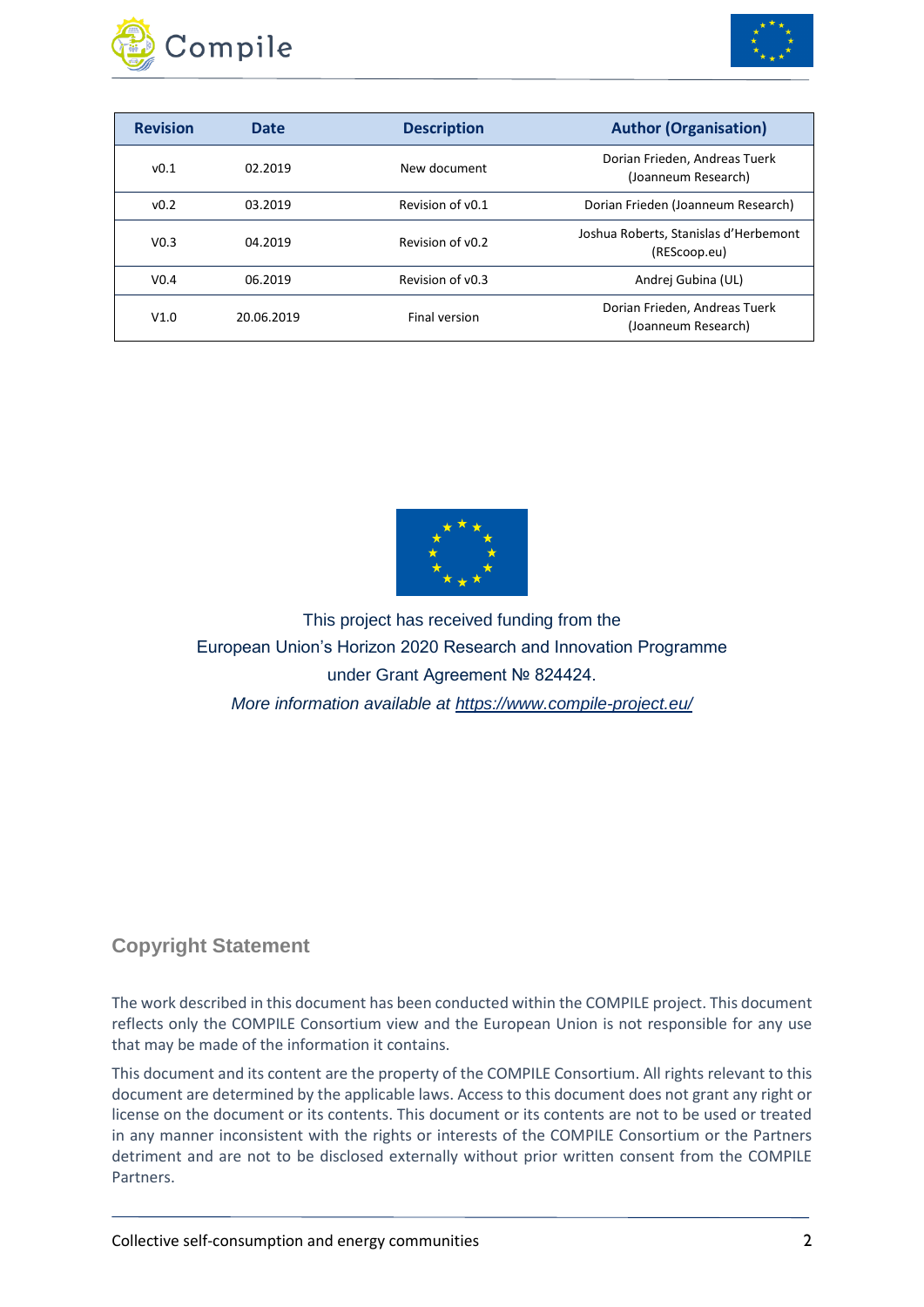



Each COMPILE Partner may use this document in conformity with the COMPILE Consortium Grant Agreement provisions.

### Table of contents

| $\mathbf{1}$ |     |                                                                                      |
|--------------|-----|--------------------------------------------------------------------------------------|
| $\mathbf{2}$ |     |                                                                                      |
|              | 2.1 | Collective self-consumption (Jointly acting renewables self-consumers)5              |
|              | 2.2 |                                                                                      |
| 3            |     | OVERVIEW OF THE DIFFERENT FRAMEWORKS IN EU MEMBER STATES AND                         |
|              | 3.1 | Countries with a regulatory framework for CSC/Energy Communities in place 11         |
|              | 3.2 | Countries with an emerging regulatory framework for CSC and energy communities<br>17 |
|              | 3.3 |                                                                                      |
| 4            |     |                                                                                      |
| 5.           |     |                                                                                      |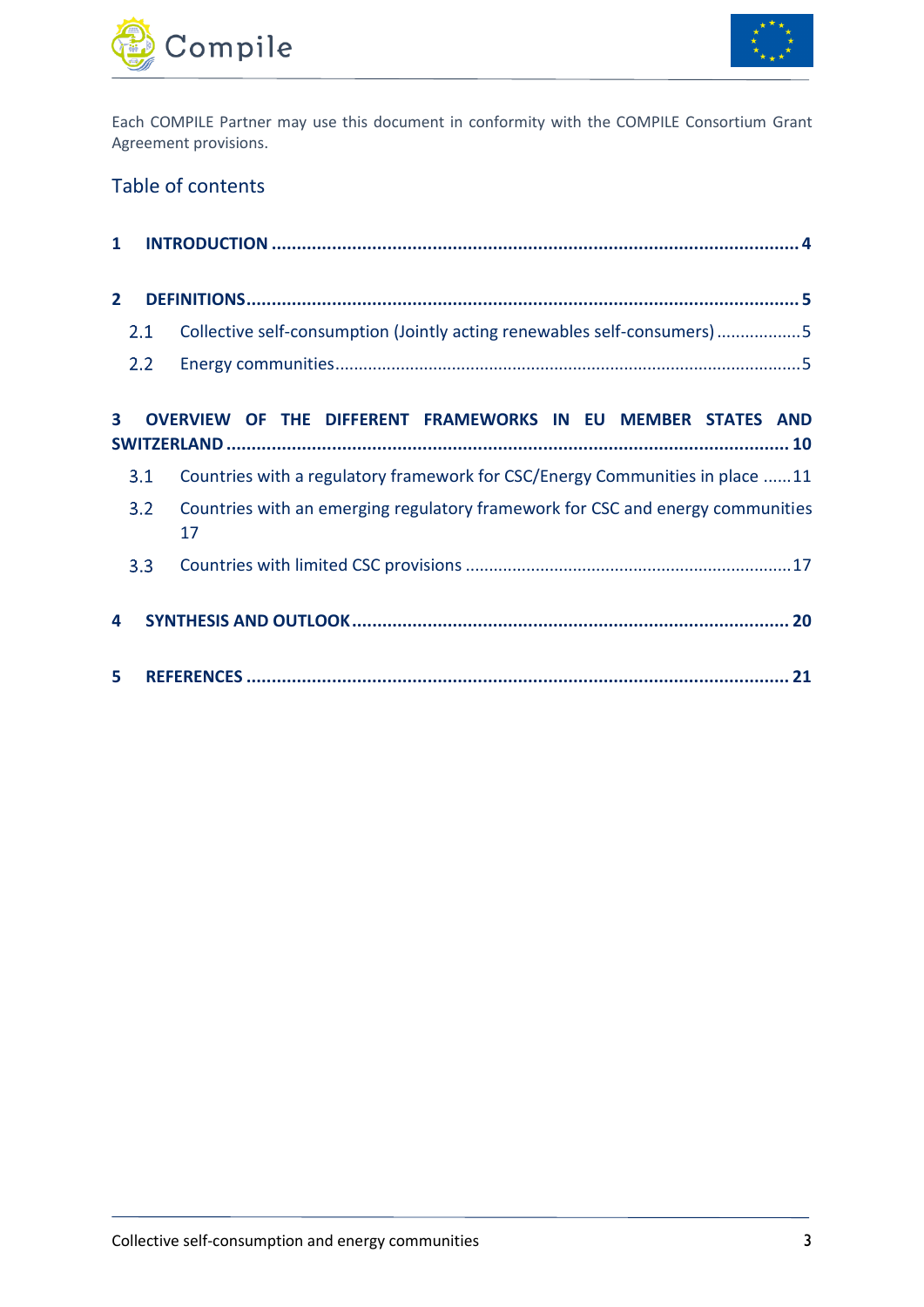



**DISCLAIMER**: Due to frequent updates of the national regulatory frameworks, it turned out to be difficult to provide an overview that is up to date for all discussed countries. Therefore, we may not have included all latest developments and do not claim completeness. Besides providing an overview on national developments, this paper thus serves as a basis for discussion and further analysis. The writing team is grateful for additional inputs and feedback. Contact: [dorian.frieden@joanneum.at](mailto:dorian.frieden@joanneum.at)

### <span id="page-4-0"></span>**1 INTRODUCTION**

With the "Clean Energy for all Europeans" package (in the following "Clean Energy Package"), the European Union (EU) introduced new provisions on the energy market design and frameworks for new energy initiatives. Specifically, the recasts of the renewable energy directive (REDII) and the electricity market directive (EMDII) provide basic definitions and requirements for the activities of individual and collective self-consumption as well as for two types of energy communities. Specifically, "renewable energy communities" (defined in the REDII) and "citizen energy communities" (defined in the EMDII), allow citizens to collectively organise their participation in the energy system. These new concepts open the way for new types of energy initiatives aiming at, in particular, the empowerment of smaller actors in the energy market as well as an increased decentral renewable energy production and consumption (prosumption). The mandatory transposition into national law provides significant room for specific provisions and needs to be finalized during the two years to come. Since a few years, the discussion and first implementation of collective self-consumption schemes is ongoing in some EU Member States (MS) while the legislative processes on energy communities is in its very early stage in most countries. Some MS, as well as Switzerland, have already introduced a regulatory framework allowing collective self-consumption in, e.g., multi-apartment buildings, an activity that is also promoted by the REDII. Simple PV self-consumption (self-consumption by one consumer) on the other hand is allowed in all EU MS, in conjunction with different types and levels of financial support. Simple self-consumption therefore is not specifically addressed in this paper.

The main aim of this paper is to understand and compare the emerging regulatory concepts in MS. This paper therefore provides an overview of the status quo of (emerging) national approaches for collective self-consumption and energy communities and assesses their relation to the EU directives. In addition, the case of Switzerland is presented to provide for a comparison.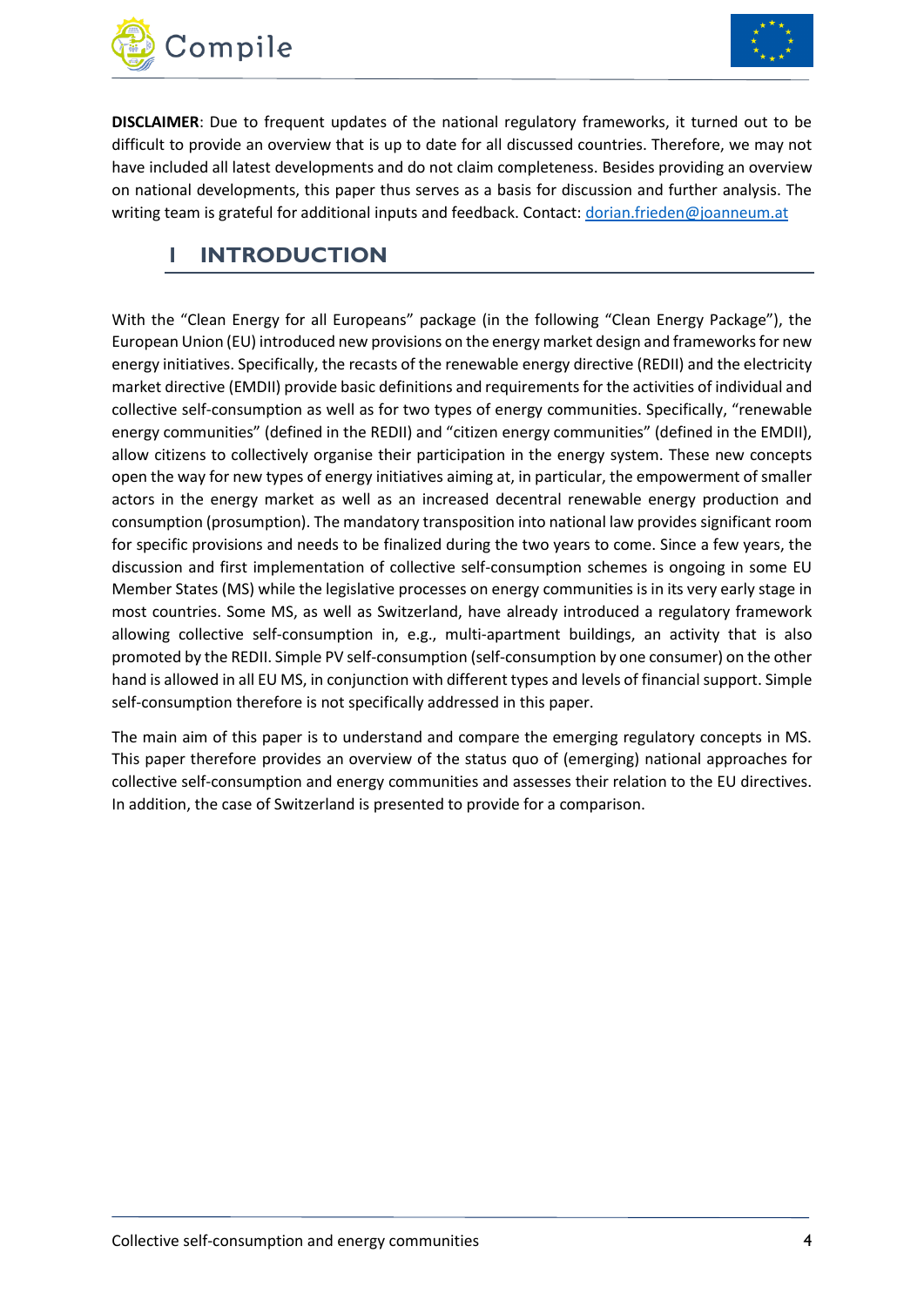



# <span id="page-5-0"></span>**2 DEFINITIONS**

The three concepts addressed in this paper, namely collective self-consumption, renewable energy communities and citizen energy communities are explained and defined in the following according to the relevant EU directives.

At the outset, it is important to note the relationship (i.e. distinctions and similarities) between these concepts. A major characteristic of collective self-consumption schemes is that they constitute a specific activity while not explicitly focusing on the organisational format. In contrast, energy communities focus much more on organisational and market aspects. Nevertheless, activities such as energy generation, distribution, supply, and consumption are specifically included as "possible" activities in the energy community definitions. Consequently, self-consumption may well occur as a specific activity in the context of an energy community.

#### <span id="page-5-1"></span> $2.1$ **COLLECTIVE SELF-CONSUMPTION (JOINTLY ACTING RENEWABLES SELF-CONSUMERS)**

Collective self-consumption (CSC) is addressed in article 21 of the REDII. The REDII defines 'renewables self-consumers' as well as 'jointly acting renewables self-consumers' as follows:

- **Renewables self-consumer:** "a final customer […] who generates renewable electricity for its own consumption, and who may store or sell self-generated renewable electricity, provided that, for a non-household renewables self-consumer, those activities do not constitute its primary commercial or professional activity".
- **Jointly acting renewables self-consumers:** a group of at least two cooperating "renewables selfconsumers […] who are located in the same building or multi-apartment block". In the following, due to its common use and for simplicity reasons, **we maintain the term collective selfconsumption (CSC) for 'jointly acting renewables self-consumers'.**

Currently some EU MS already allow CSC on building scale, others are extending it to block scale.

- **CSC on a building scale**: In this case, for instance, inhabitants of one multi-apartment building share produced renewable electricity. Also connected installations such as a storage system can be shared.
- **CSC on a block scale**: Here the area is enlarged to more than one building (including neighbouring buildings via direct lines) and correspondingly more actors are involved.

According to the REDII, besides electricity generation, the two types of renewables self-consumers should be able to operate electricity storage systems without underlying double charges, including network charges. The self-consumer's installation may be owned or managed by a third party according to the consumer's instructions. For electricity fed into the grid, (jointly acting) renewables self-consumers shall be granted non-discriminatory access to relevant existing support schemes as well as to all electricity market segments.

#### <span id="page-5-2"></span>**ENERGY COMMUNITIES**

The Clean Energy Package contains two definitions of energy communities: The concept of Citizen Energy Communities (CEC), which is contained in the EMDII, and Renewable Energy Communities (REC), which is contained in the REDII. The Clean Energy Package frames energy communities as a non-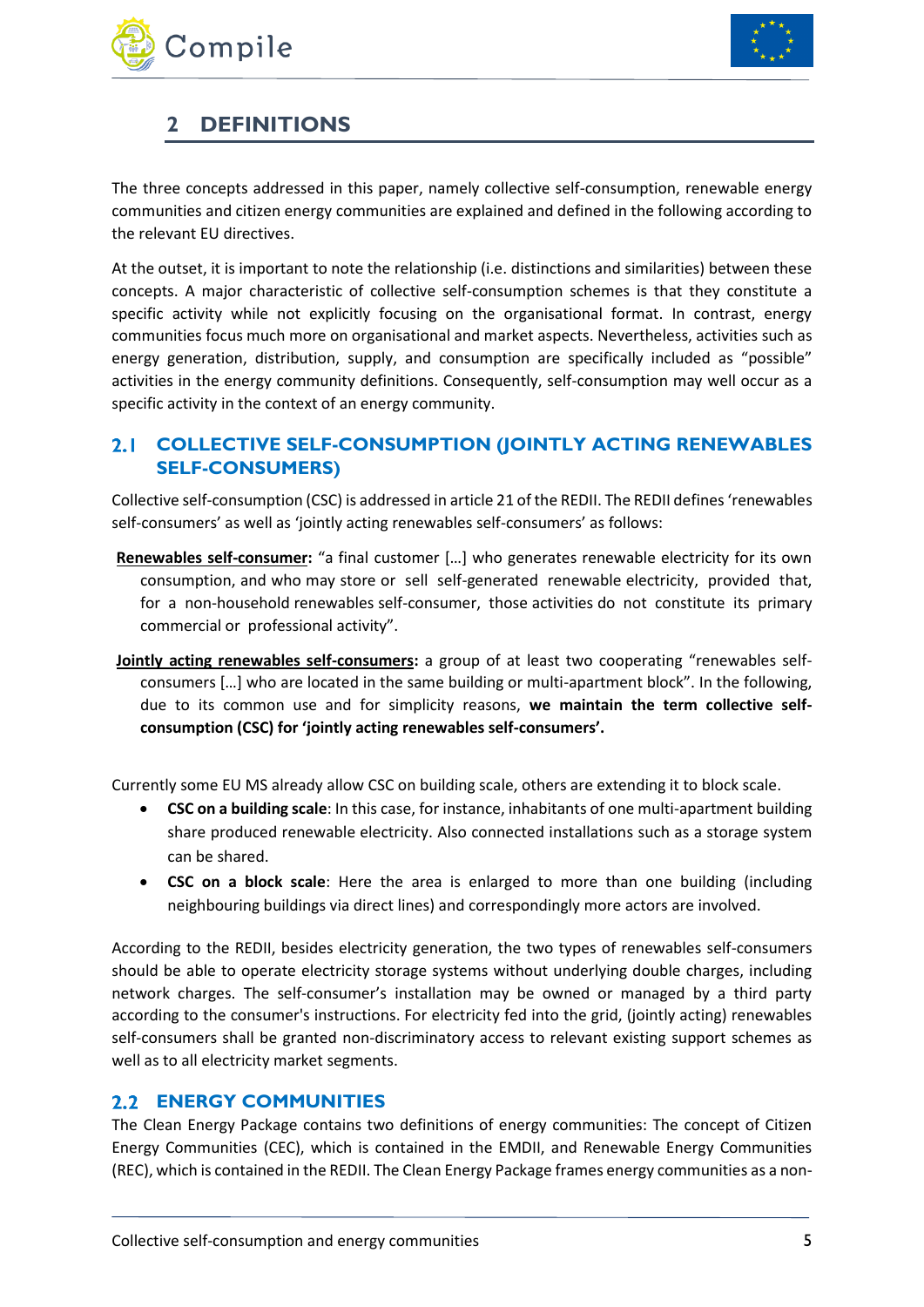



commercial type of market actor. This is one of the major reasons why Member States are required to ensure they have a level playing field to operate across the market without discrimination. This requirement is specifically embedded in both directives. [Table](#page-6-0) 1 provides an overview of the definition, actors, purpose and potential fields of activity of the two types of energy communities. These represent the final content that was agreed in the legislative process to the Clean Energy Package. They therefore serve as the basis for transposition of new EU rules into national legislation. Note that the term "Local energy community" was abandoned during the legislative process.

The final Clean Energy Package contains two definitions of energy community: Citizen Energy Community (CEC) which is contained in the provisionally agreed recast Electricity Directive, and Renewable Energy Community (REC), which is contained in the recast Renewables Directive.

<span id="page-6-0"></span>*Table 1: Comparison of the "Renewable Energy" and "Citizen Energy" Community concepts according to the REDII and the EMDII*

| <b>Article 2(16) Recast Renewable Energy Directive</b>                                                                                                                                                                                                                                                                                                                                                                                                                                                                                                                                                                                                                                                                                                                                                                                                                                                                             | <b>Article 2(11) Recast Electricity Directive</b><br>'Citizen Energy Community'                                                                                                                                                                                                                                                                                                                                                                                                                                                                                                                                                                                                                                                                                                          |  |  |  |
|------------------------------------------------------------------------------------------------------------------------------------------------------------------------------------------------------------------------------------------------------------------------------------------------------------------------------------------------------------------------------------------------------------------------------------------------------------------------------------------------------------------------------------------------------------------------------------------------------------------------------------------------------------------------------------------------------------------------------------------------------------------------------------------------------------------------------------------------------------------------------------------------------------------------------------|------------------------------------------------------------------------------------------------------------------------------------------------------------------------------------------------------------------------------------------------------------------------------------------------------------------------------------------------------------------------------------------------------------------------------------------------------------------------------------------------------------------------------------------------------------------------------------------------------------------------------------------------------------------------------------------------------------------------------------------------------------------------------------------|--|--|--|
| 'Renewable Energy Community'<br>A legal entity:<br>which, in accordance with the applicable<br>(a)<br>national law, is based on open and voluntary<br>participation, is autonomous, and is effectively<br>controlled by shareholders or members that<br>are located in the proximity of the renewable<br>energy projects that are owned and developed<br>by that legal entity;<br>the shareholders or members of which are<br>(b)<br>natural persons, SMEs or local authorities,<br>including municipalities;<br>the primary purpose of which is to provide<br>(c)<br>environmental, economic or social community<br><b>benefits</b> for its shareholders or members or for<br>the local areas where it operates, rather than<br>financial profits.<br>The REDII further states that RECs shall be entitled<br>to produce, consume, store and sell renewable<br>energy, including through renewables power<br>purchase agreements. | A legal entity that:<br>is based on voluntary and open participation<br>(a)<br>and is effectively controlled by members or<br>shareholders that are natural persons, local<br>authorities, including municipalities, or small<br>enterprises;<br>has for its primary purpose to provide<br>(b)<br>environmental, economic or social community<br><b>benefits</b> to its members or shareholders or to<br>the local areas where it operates rather than to<br>generate financial profits; and<br>may engage in generation, including from<br>(c)<br>renewable sources, distribution, supply,<br>consumption, aggregation, energy storage,<br>energy efficiency services or charging services<br>for electric vehicles or provide other energy<br>services to its members or shareholders. |  |  |  |

Despite their differences, the two types of energy communities have major commonalities. They:

- Require a legal entity as a community umbrella.
- Must be voluntary and open.
- Should be primarily value driven rather than focusing on financial profits.
- Require a specific governance (e.g. effective control by certain participants).
- Should be collective actions.

According to the EMDII, "Citizen energy communities constitute a new type of entity due to their membership structure, governance requirements and purpose" where the purpose is framed around the provision of services/benefits for members or the local community – as opposed to profits (as shown in the definitions above). The definition is therefore an acknowledgment that CECs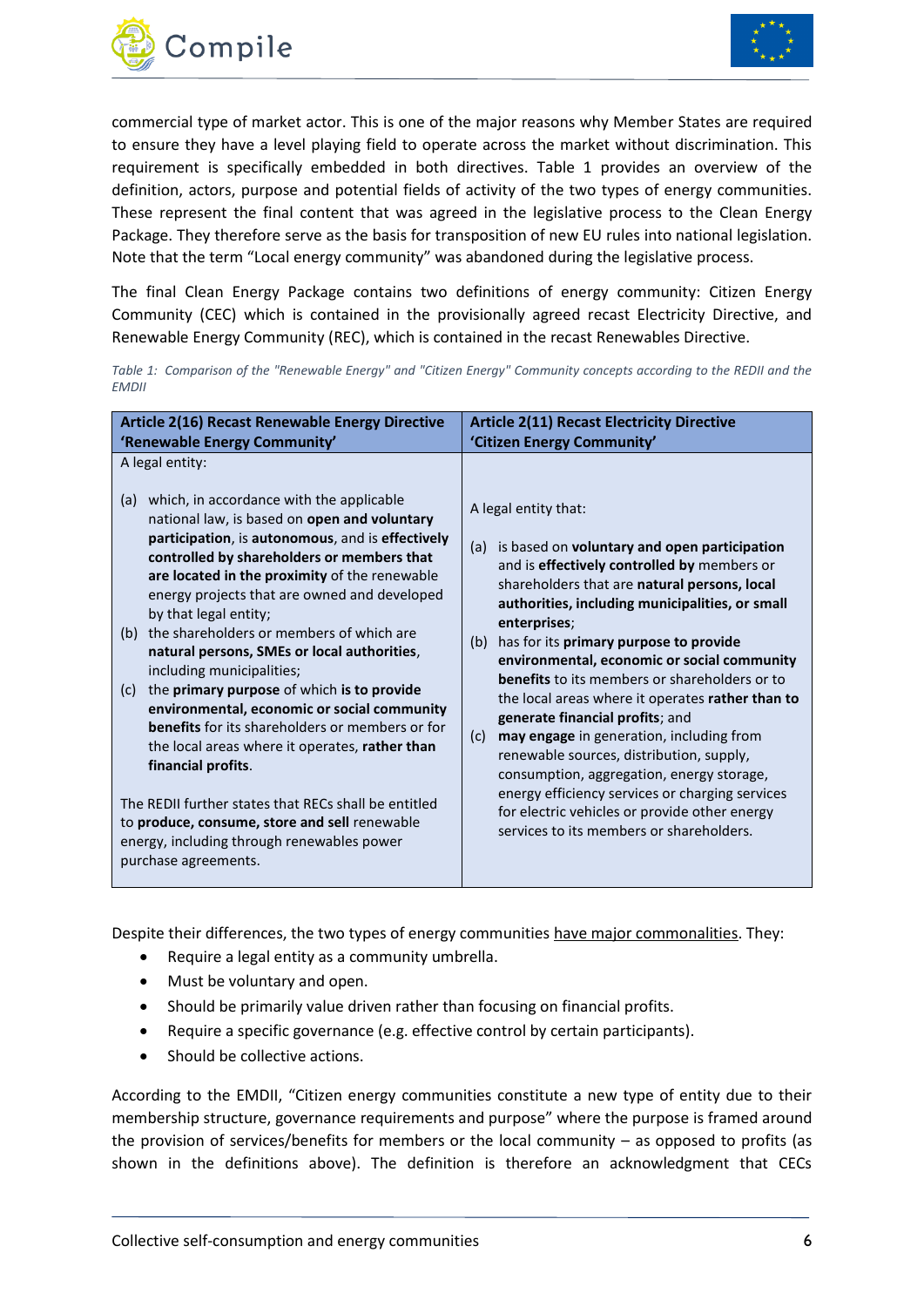



organizational structure can be used by citizens, small businesses and local authorities to participate across the energy sector.

The overarching emphasis of the CECs definition is on a specific way to organize an activity – not the activity itself. However, the Definition of CECs also identifies different types of activities that CECs could engage in, although they are not limited to specific activities. The identification of these activities in the CEC definition is intended to acknowledge activities that CECs may engage in. Furthermore, the listing of activities in the definition does not imply that a CEC is meant to perform an integrated set of activities, even though integrated activities may be foreseen.

In general, **'Renewable energy communities'** follow the same logic. However, they have more stringent governance requirements, are technology-specific around renewable energy sources, and are rooted in local communities. There is also a stronger obligation for Member States to promote the development of RECs, not just provide a level playing field (contrasted with CECs). Renewables selfconsumption should be seen as a potential activity of a renewable energy community among other potential activities it could undertake (e.g. sale to the market).

Major characteristics differentiating the two concepts are:

- **For Citizen Energy Communities:**
	- $\circ$  No geographic limitation (i.e. no proximity of the "effective control" to the energy project required).
	- o Large and medium size enterprises excluded from effective control.
	- o Electricity only (according to the scope of the EMD).
	- o Technology neutral (not necessarily renewable energy).
	- o Major purpose of enabling frameworks: create a level playing field for the CECs as a new market actor.
- **For Renewable Energy Communities:**
	- o Proximity requirement (to be defined in national law).
	- o Limited membership (shareholders or members do not include large companies).
	- $\circ$  Open to all sources of renewable energy (e.g. also heat), but renewable energy only.
	- o Major purpose of enabling frameworks: to promote the development and growth of RECs as a way to expand the share of renewable energy at national level.

It is important to mention that these two types of organizational formats do not exclude additional alternatives defined on national level and that they allow for different legal forms of organization. While the REDII leaves this open, the EMDII explicitly states that "the definition of Citizen Energy Communities does not prevent the existence of other citizen initiatives such as those stemming from private law agreements." Therefore, if Member States choose to do so, they can allow market actors not foreseen in the directive to establish, own and manage local energy systems. Indeed, this is also foreseen for industrial and commercial enterprises under Article 38 of the EMDII on closed distribution systems.

In addition, the EMDII states that "it should be possible for Member States to choose any form of entity for Citizen Energy Communities, for example an association, a cooperative, a partnership, a nonprofit organization or SME". The legal format of an energy community is thus to be defined on national level. The Renewables' Directive, additionally, aims to foster the deployment of renewable energy sources and to raise public acceptance for renewable projects. Consequently, the membership in the communities is more limited – it excludes large professional entities, while the control is to be retained by those community members that are located in the proximity of the renewable projects. [Table 2](#page-9-0)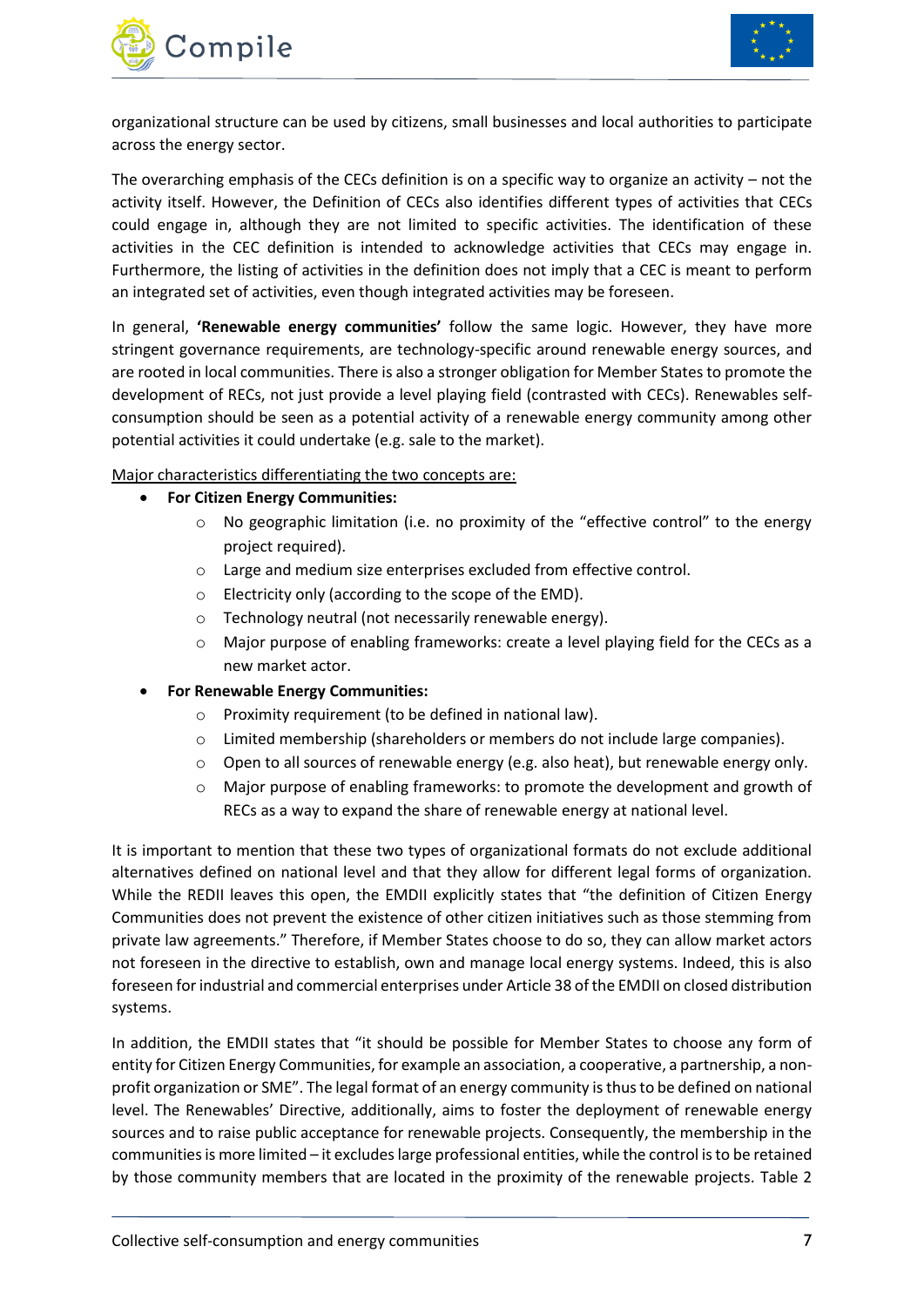



below provides an overview of activities, shareholders and members, as well as the entities that may exercise "effective control" of the community as foreseen in the REDII and EMDII. The following provides some explanation of the table.

**Activities**: The used wording in the two directives partly differs. For instance, in the EMDII, **'supply'** is defined as "the sale, including resale, of electricity to customers". However, although the REDII adopts the definitions of the EMDII, the term **'sale'** is used rather than "supply". In addition, specific ways of sale are referred to in the REDII. For renewables self-consumers, next to the sale through renewables power purchase agreements, peer-to- peer trading arrangements are stated, while Article 22 on RECs does not specifically refer to peer-to-peer trading. We, however, assume that all activities referred to for renewables self-consumers equally apply to RECs and CECs as renewables self-consumption may well be carried out in the framework of an energy community. A feature that appears in all three concepts is energy '**sharing'**, departing fundamentally from traditional supply. Even though this concept is not specifically defined, Article 16 of the EMDII on CECs mentions, for instance, the need *"to share electricity produced using generation assets within the citizen energy community among their members or shareholders based on market principles, for example by offsetting the energy component of members or shareholders using the generation available within the community, even over the public network, provided that both metering points belong to the community".* For RECs, the REDII states that "Renewable energy communities should be able to share between themselves energy that is produced by their community-owned installations". Similarly, the REDII states for CSC that "Member States shall ensure that renewables self-consumers located in the same building, including multi-apartment blocks […] are permitted to arrange sharing of renewable energy that is produced on their site or sites between themselves". The term **'generation'** is defined in the EMDII as **'production** of electricity'. Again, the two directives use both terms, generation and production. According to the nature of the directive, the REDII refers to renewable energy while the EMDII refers to electricity only. In addition, the EMDII provides following definitions that equally apply to the REDII:

- **'distribution':** the transport of electricity on high-voltage, medium-voltage and low-voltage distribution systems with a view to its delivery to customers, but does not include supply;
- **'aggregation':** a function taken by a natural or legal person that combines multiple customer loads or generated electricity for sale, for purchase or auction in any electricity market;
- **'producer':** a natural or legal person generating electricity.

While the right to manage distribution networks is specifically included as optional for CECs, the REDII only states that "renewable energy communities are not subject to discriminatory treatment with regard to their activities, rights and obligations as […] distribution system operators…".

**'Peer-to-peer trading'** is defined by the REDII as "the sale of renewable energy between market participants" by specific means including "the automated execution and settlement of the transaction". This may occur "either directly between market participants or indirectly through a certified third-party market participant, such as an aggregator".

It needs to be noted that the activities explicitly stated for renewables self-consumers, RECs and LECs are not of an exclusive nature, i.e. other activities may be carried out as well.

**Shareholders or members**: Only for RECs limitations apply, excluding large enterprises. For renewables self-consumption, as it represents an activity rather than an organizational form, this criterion is not of relevance.

**Effective control and autonomy:** The EMDII includes a definition of 'control' referring to the possibility of "exercising decisive influence on an undertaking, in particular by (a) ownership or the right to use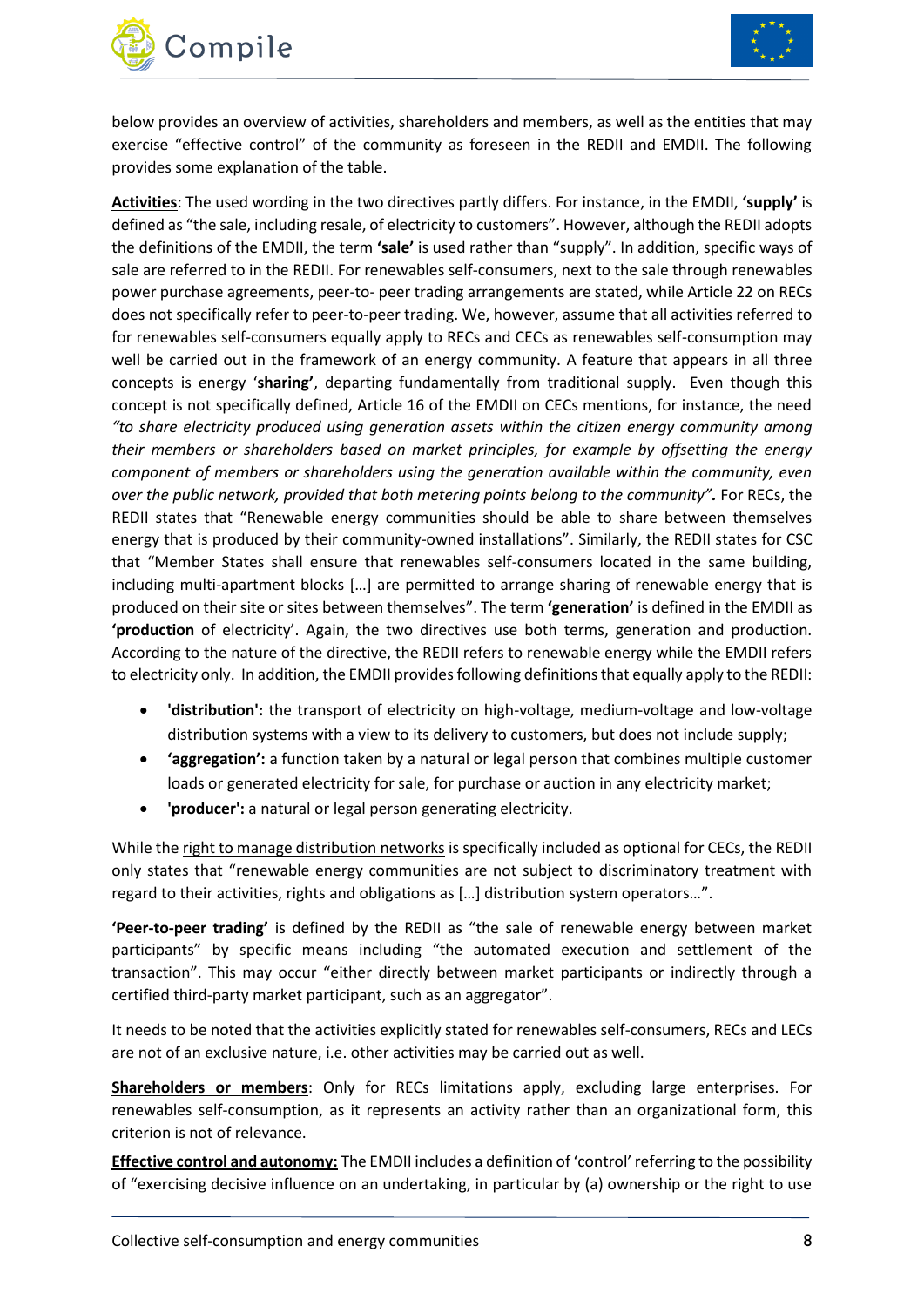



all or part of the assets of an undertaking; (b) rights or contracts which confer decisive influence on the composition, voting or decisions of the organs of an undertaking". The 'effective control' of CECs is explicitly limited to natural persons, small and micro enterprises, as well as local authorities for which "the energy sector does not constitute a primary area of economic activity" (the latter limitation refers to "decision-making powers"). For RECs, the exclusion of large enterprises as shareholders or members equally implies exclusion from the "effective control". In addition, as mentioned above, a limitation is expressed to "shareholders or members that are located in the proximity of the renewable energy projects". Furthermore, RECs are required to be 'autonomous'. As described in the recitals of the REDII, this means that RECs "should be capable of remaining autonomous from individual members and other traditional market actors that participate in the community as members or shareholders, or who cooperate through other means such as investment."

<span id="page-9-0"></span>*Table 2: Activities and actors foreseen for renewables self-consumption (RSC) and the two types of energy communities under the REDII and EMDII*

|                                                                        | <b>REDII</b> |                | <b>EMDII</b> |
|------------------------------------------------------------------------|--------------|----------------|--------------|
| <b>Activity</b>                                                        | <b>RSC</b>   | <b>REC</b>     | <b>CEC</b>   |
| Production (REDII: renewables) / Generation (EMD: electricity)         | ✓            | $\checkmark$   | ✓            |
| Consumption                                                            | $\checkmark$ | $\checkmark$   | $\checkmark$ |
| Storage                                                                | $\checkmark$ | $\checkmark$   | ✓            |
| Sale (RSC: excess electricity), e.g. via:                              | $\checkmark$ | $\checkmark$   | ✓            |
| - Renewables PPAs                                                      | ✓            | ✓              |              |
| - Electricity suppliers                                                | ✓            | ✓              |              |
| - Peer-to-peer trading                                                 | $\checkmark$ | $\checkmark$   |              |
| Distribution (CEC: right for grid management optional on MS level)     |              |                |              |
| Sharing                                                                | ✓            | ✓              | ✓            |
| Supply                                                                 |              | $\sqrt{1}$     | $\checkmark$ |
| Aggregation (RSC: "through aggregators")                               | (✓           | $\checkmark^+$ | ✓            |
| <b>Energy Efficiency Services</b>                                      |              |                | $\checkmark$ |
| EV charging services                                                   |              |                | ✓            |
| Other energy services (RED: "commercial")                              |              | $\checkmark$   | $\checkmark$ |
| <b>Shareholders or members</b>                                         |              |                |              |
| Natural persons                                                        | n.a.         | $\checkmark$   | ✓            |
| <b>Small and Medium Enterprises (SMEs)</b>                             | n.a.         | $\checkmark$   | $\checkmark$ |
| Large enterprises                                                      | n.a.         | X              | $\checkmark$ |
| Local authorities incl. municipalities                                 | n.a.         | $\checkmark$   | ✓            |
| <b>Effective control</b>                                               |              |                |              |
| (RED: proximity requirement, EMD: membership in general is restricted, |              |                |              |
| energy sector no primary area of economic activity)                    |              |                |              |
| Natural persons                                                        | n.a.         | $\checkmark$   | ✓            |
| Micro enterprises                                                      | n.a.         | $\checkmark$   | ✓            |
| Small enterprises                                                      | n.a.         | $\checkmark$   | ✓            |
| <b>Medium enterprises</b>                                              | n.a.         | $\checkmark$   | $X^{\S}$     |
| Large enterprises                                                      | n.a.         | Χ              | Χ            |
| Local authorities incl. municipalities                                 | n.a.         | $\checkmark$   | $\checkmark$ |

+ Reference to "*the provisions relevant for such activities*"

 $(\checkmark)$  Not explicitly stated but assumed to apply

§ However, the CEC as such can be organized as an SME (EMDII para 30a)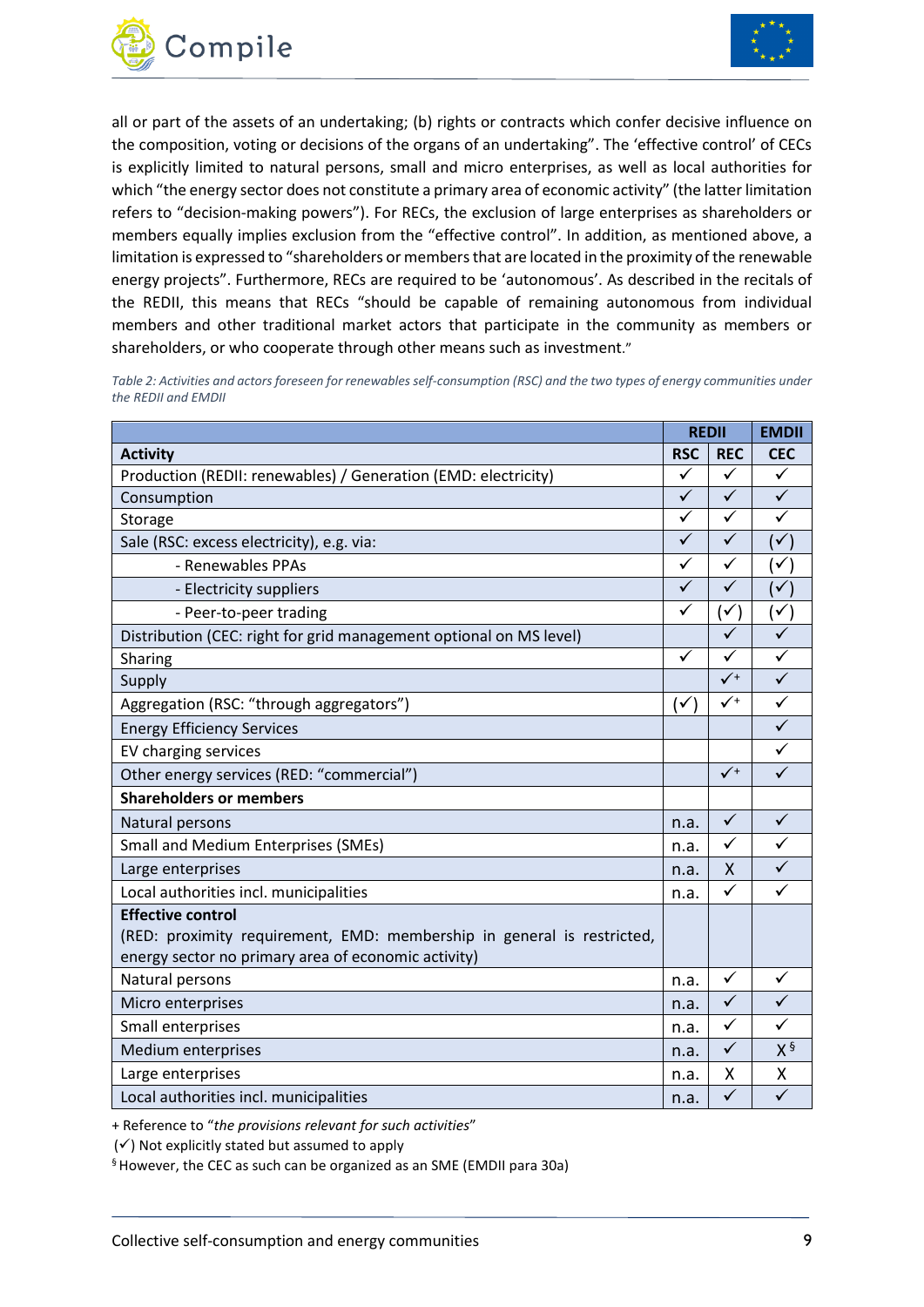



# <span id="page-10-0"></span>**3 OVERVIEW OF THE DIFFERENT FRAMEWORKS IN EU MEMBER STATES AND SWITZERLAND**

For collective self-consumption (CSC) the national approaches mostly refer to multi-family houses and mixed use with offices and/or small and medium-sized enterprises (SMEs). Partly, CSC is also enabled between different buildings. In this context, also storage is an important element to maximise the selfconsumption rate of locally produced electricity and is partly specifically considered in the legislation, e.g. through incentive schemes. In some countries, CSC is currently allowed only in a limited way (e.g. via private grids) or tolerated within a regulatory grey zone. In the field of energy communities, legislation is much less advanced. The heterogeneity of national legislation in the analysed countries is very high and continuously changing. Where not stated differently, the following information is based on legislative texts and an exchange with national experts.

In 2016/2017 important legislative changes were introduced in Austria, France, Germany, and Switzerland related to the direct use of locally generated electricity by the tenants in multi-family houses or commercial buildings via a private grid. In 2016, Greece passed a law on virtual net metering which was complemented by a law on energy communities in 2018. Wallonia and Slovenia recently adopted laws on CSC and energy communities, while Luxembourg has drafted a law in 2018 that may still undergo important changes.

[Table 3](#page-10-1) gives an overview of currently available CSC and energy community schemes in the EU MS considered in this report and in Switzerland. In the case of energy communities, full transposition of the EU provisions is not yet the case in EU MS. However, specific elements or framework legislation with further need for specification are in place in some cases. Because legislation on energy communities often cannot clearly be attributed to either RECs or CECs, in the table no distinction is made. However, the detailed country sections will show that many frameworks have a stronger focus on either RECs or CECs. The case of Switzerland is a specific one as the EU definitions and regulations do not apply.

| <b>Country</b> | <b>Collective Self-consumption</b>            | <b>Energy Communities</b>                                    |  |  |  |  |
|----------------|-----------------------------------------------|--------------------------------------------------------------|--|--|--|--|
| AT             | $\checkmark$ ElWOG 2017                       | Legislative process started (Renewables expansion law)       |  |  |  |  |
| <b>BE</b>      | √ Wallonia, decrees in 2018, 2019             | $\checkmark$ Wallonia, framework legislation; decree in 2019 |  |  |  |  |
| <b>DE</b>      | ✔ Tenant power model 2017                     |                                                              |  |  |  |  |
| <b>DK</b>      | PG only                                       | ۰                                                            |  |  |  |  |
| EE             | PG only, Electricity Market Act               |                                                              |  |  |  |  |
| <b>ES</b>      | $\checkmark$ Royal Decree 244/19              | - (multi-building CSC)                                       |  |  |  |  |
| FI             | PG only                                       |                                                              |  |  |  |  |
| <b>FR</b>      | $\checkmark$ Law 2017-227, decree 2017-676    | Legislative process started                                  |  |  |  |  |
| <b>GR</b>      | $\checkmark$ 2016 law on virtual net metering | √ Law N4513/2018 on energy communities 2018                  |  |  |  |  |
| LU             | Draft electricity market bill 2018            | Draft electricity market bill 2018                           |  |  |  |  |
| <b>NL</b>      | PG only                                       |                                                              |  |  |  |  |
| <b>PT</b>      | Legislative process started                   | ٠                                                            |  |  |  |  |
| <b>SI</b>      | $\checkmark$ Regulation on self-supply 2019   | $\checkmark$ Framework within regulation on self-supply 2019 |  |  |  |  |
| <b>SE</b>      | PG only                                       |                                                              |  |  |  |  |
| <b>UK</b>      | PG only                                       |                                                              |  |  |  |  |
| <b>CH</b>      | $\checkmark$ Energy law and decree 2016/2017  | $\checkmark$ Energy law and decree 2016/2017                 |  |  |  |  |

<span id="page-10-1"></span>*Table 3: Collective self-consumption and energy community frameworks in selected EU MS and Switzerland (PG = private Grid)*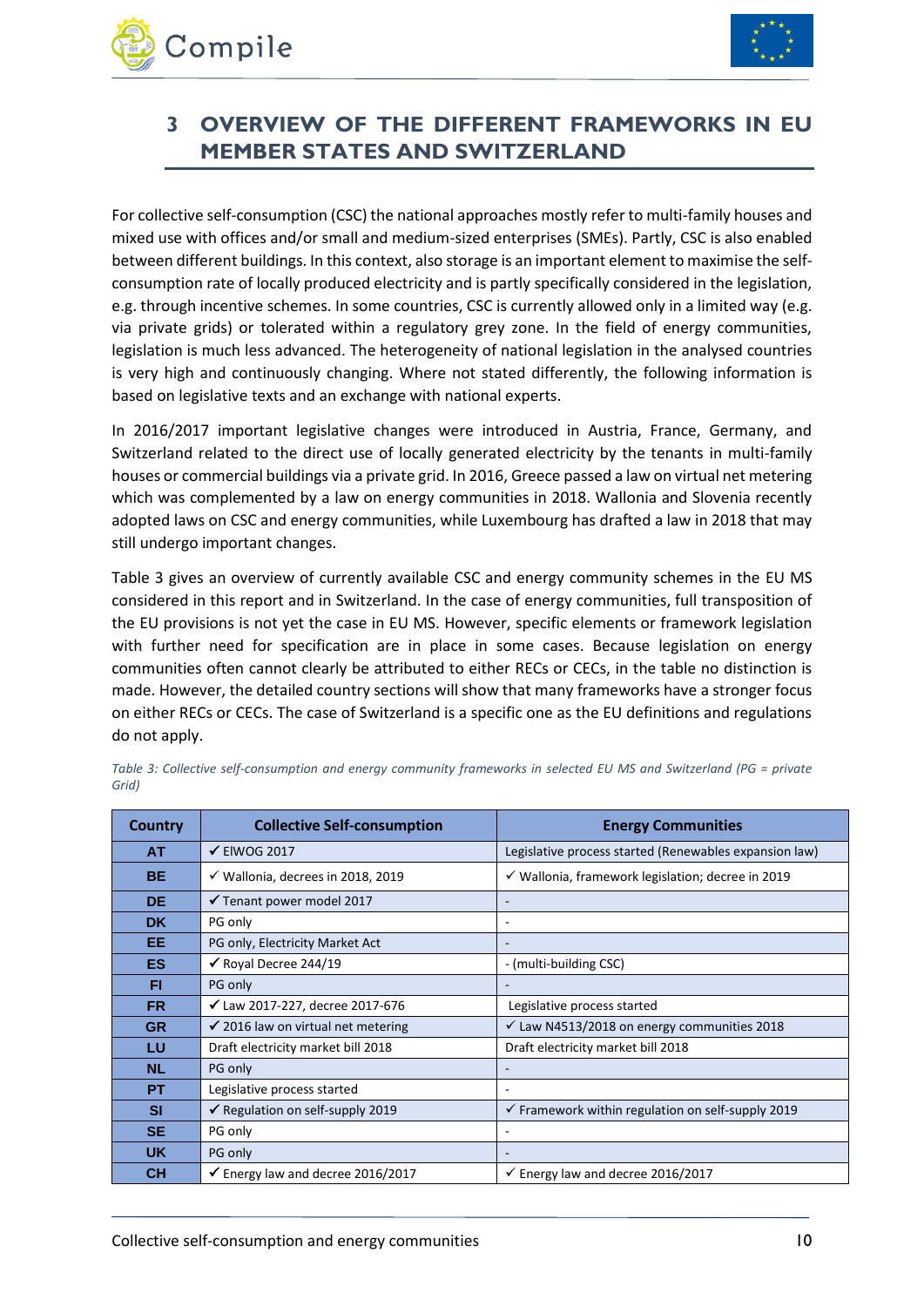



The following sections are split according to the status of regulatory frameworks. In the first section, frameworks that are already in place for at least CSC are presented. The subsequent section discusses emerging frameworks.

#### <span id="page-11-0"></span>**COUNTRIES WITH A REGULATORY FRAMEWORK FOR CSC/ENERGY**   $3.1$ **COMMUNITIES IN PLACE**

Austria's amendment of the electricity act in 2017 (ElWOG<sup>1</sup>) supports private and commercial CSC (in e.g., multi-apartment buildings) which previously was hardly possible. The amendment defined specific aspects of these models on building scale such as the role of the different involved actors and the required contractual relationships between them. Neighbouring buildings so far are not covered. The measurement costs to be charged by the distribution system operator (DSO) were defined by the Austrian regulator e-Control. Regarding support schemes, some municipalities and federal states moved from general PV support to specific support for either company-based (larger scale) installations or CSC. On federal state level this is the case in, e.g., Styria (Land Steiermark, 2018). On municipality level, for instance, the city of Graz implemented a CSC support in 2016<sup>2</sup>. Since 2017, also a first support scheme for subsidizing CSC projects on national level is available (KLIEN, 2017).

In late 2018, a first outline for a new renewable energy legislation was presented that will come into force in 2020 ('Erneuerbaren Ausbau Gesetz 2020'). The new law will extend the scope of the CSC framework to energy communities. This includes **RECs** according to the REDII that may have cooperative structures for generating, storing and delivering renewable electricity across different real estate boundaries. According to the legislative plans, local grid structures can be established. To avoid the creation of unnecessary new grid infrastructure, however, new grid tariff structures are foreseen. These aim at incentivizing the use of existing grids via, e.g., local grid tariffs or rolling cost models for the system services (BMVIT 2018). Current discussions on local grid tariffs between the regulator and market actors involve the idea that consumers only using the LV grid also pay only the LV grid related share of the grid tariff. The spatial and regulatory boundary of an energy community would be the transformer station.

The Spanish government, on April 5<sup>th</sup> 2019, approved the Royal Decree 244/19 that regulates the administrative, technical and economic conditions of self-consumption in Spain. This Decree completes the regulatory framework on this issue, driven by Royal Decree-Law 15/2018, which repealed the so-called sun tax, and provides increased certainty and security to users. Among other measures, the Royal Decree enables **CSC** by groups of apartment owners or in industrial estates; it reduces administrative procedures, especially in the case of small self-consumers, and establishes a simplified mechanism for compensation of energy fed into the public grid. Self-consumption previously was allowed with generation facilities located in the same dwelling only. According to the new rules, power surpluses may be shared with nearby consumers also in other buildings or fed to the grid. The generation facilities are connected to the internal network of associated consumers (direct lines) or to the low voltage network derived from the same center of transformation. Self-consumed energy from renewable sources, cogeneration or waste will be exempt from all kinds of charges and taxes. The law distinguishes between:

• Modalities for self-consumption without surpluses. In these modalities, an antifouling mechanism must be installed to prevent the injection of surplus energy into the distribution network. In this case there will be a single type of subject, who will be the consumer.

1

<sup>1</sup> <https://www.ris.bka.gv.at/GeltendeFassung.wxe?Abfrage=Bundesnormen&Gesetzesnummer=20007045> <sup>2</sup> For the support as of 2018 see <u><https://www.graz.at/cms/beitrag/10023431/7882683/></u>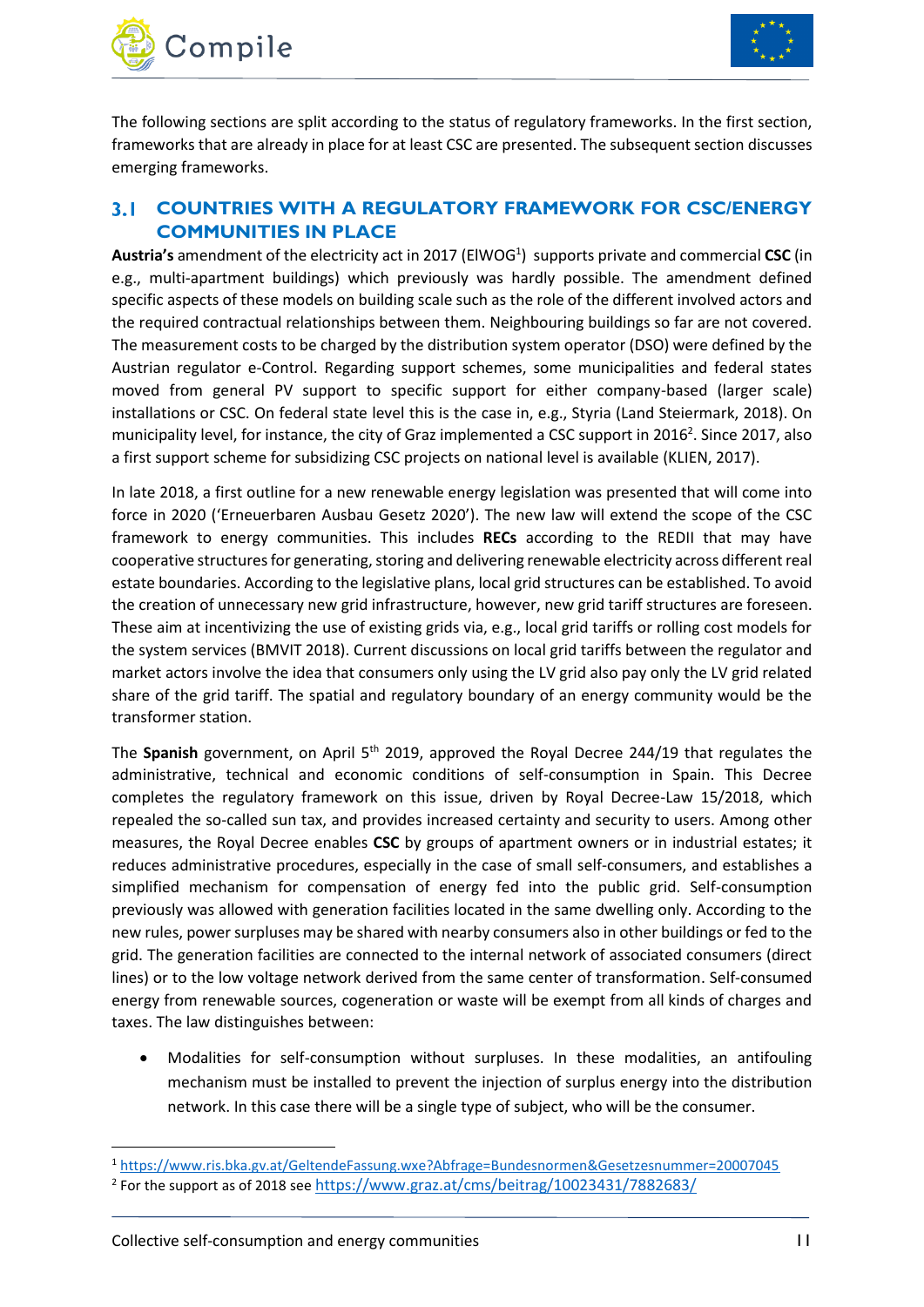



- Modalities of supply with self-consumption and surpluses. In these modalities, production facilities that are close to and associated with consumption facilities may, in addition to supplying energy for self-consumption, inject excess energy into the distribution networks.
- Production facilities not exceeding 100 kW power associated with surpluses will be exempted from the obligation to register as facility of electricity production and will be subject only to technical regulations.
- Regulations may be developed for production facilities below 100 KW for a simplified compensation mechanism between deficits of self-consumers and surpluses from its associated production facilities. For installations above 100 kW, surplus energy is sold on the energy market.

In Wallonia/ **Belgium** in May 2019 a legislative framework promoting **CSC** and **renewable energy communities** was adopted (Gouvernement Wallon, 2019). Renewable energy communities are aimed to balance the consumption and production flux on the grid. According to this framework, the specific purpose of a renewable energy community is to produce, consume, store and sell renewable electricity for the benefit of participants at the local level using the public network or a private grid. Several entities (natural or legal persons) within a "local perimeter" can agree to share and store their production and electricity consumption based on electricity exclusively produced from sources of renewable energy or high quality cogeneration (co-generation with a specific efficiency). The law defines such a local perimeter as a grid segment whose connection points are located downstream of one or more stations of public electricity transformation of medium or low voltage. Thus, as opposed to proximity definitions using a predefined distance, local perimeters can have differing extents, taking into account in particular the technical constraints of the network. The specific conditions for local perimeters will be defined by future pieces of legislation in the coming months.

According to the law, any natural person, local authority or small or medium company located in a local perimeter can participate in a renewable energy community. Participation is free and open. The Walloon government has the right to review the list of eligible participants. So far, corporate participants must not have energy as their primary focus, professional or commercial activity. The renewable energy community can delegate the management of its activities to a third party. The renewable energy community does not require a supplier licence, except if it is mandated by its participants to sell the excess energy out of the "local perimeter". Furthermore, the law defines "network managers" that implement, according to the regulated tariffs, the technical, administrative and contractual preconditions necessary, particular with regard to electricity metering. However also the DSO can be mandated by the renewable energy community to manage its distribution network. The grid tariffs for renewable energy community will still be defined, but the new law states that the tariff methodology should contribute to renewable energy community development. At the same time, the law aims at ensuring the balance between the interest of participating in renewable energy communities as well as the solidary coverage of networks costs and the contribution to taxes, surcharges and other regulated costs. Grid tariffs for the use of the public grid will be determined by the regulator, taking into accounts the benefits (loss avoided, investment avoided and development of renewable energy) brought forward by the renewable energy community. While renewable energy communities in Wallonia will benefit from local grid tariffs, the participation in a renewable energy community prevents self-producers to benefit from the net-metering regime accessible to private selfconsumers (production under 10 kW). The procedure to create a renewable energy community requires the approval of the regulator and the DSO. This authorisation is provided for a set time and can be renewed. The government will also, in concertation with the DSOs and regulator, implement measures to facilitate the growth of renewable energy communities.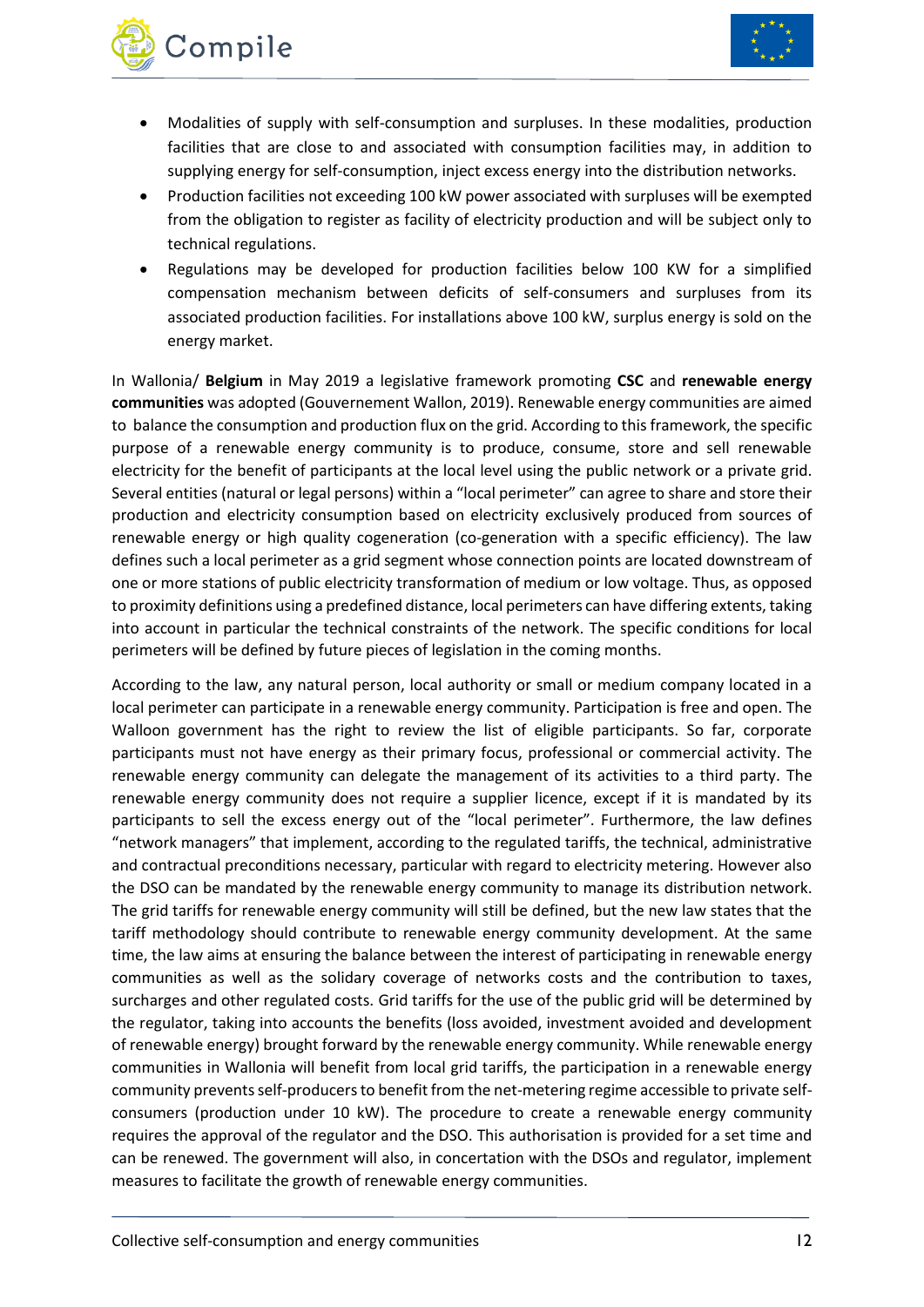



**Germany** is a country with an already long tradition in experiencing and developing **CSC** schemes on building scale. In 2017, the so-called "Mieterstrommodell" has been legally introduced (BMWI 2017), which allows the plant operator in a multifamily house to sell locally produced electricity to the tenants in direct proximity. The unclear definition of proximity has led to a range of individual caserelated legal decisions (Verbraucherzentrale 2018). The plant operator has the status of an electricity supplier. In case of multi apartment buildings, the plant operator receives a self-consumption tariff from the DSO of 2.1 – 3.7 Cent/kWh for PV electricity depending on the plant size for a period of 20 years (Bundesnetzagentur 2017). According to the new law, the precondition is that the PV plant has a maximum capacity of 100 kW and is installed in a residential building. In order to receive support, the plant operator can sell the electricity to either: a) tenants of the building or b) owners of apartments in the building. The entire capacity supported per year is 500 MW. The German law explicitly states that, in case storage is used, the self-consumed electricity after storage rather than the stored electricity defines the self-consumption subsidy. For electricity fed into the grid, the plant operator still receives a feed-in tariff/premium. Collective self-consumers, as opposed to simple selfconsumers, have to pay the "EEG surcharge". This surcharge is part of the retail electricity price and finances the German renewables support scheme.

Self-consumption in **France** is enshrined in law 2017-227<sup>3</sup> and decree 2017-676<sup>4</sup> which contain provisions for individual and **collective self-consumption**. These provisions are included in the French Energy Code. The definition of the two forms of self-consumption include that individual selfconsumption does not involve the public grid for sharing the produced electricity while CSC does. This distinction provides the ground for different grid tariffs for these alternatives. CSC is allowed if electricity is produced and consumed by several consumers and producers linked together through a legal entity. According to the PACTE law adopted in April 2019, the geographical scope no longer relates to a transformer station but refers to proximity within the low-voltage grid. The proximity (1km probably) is to be acted soon through ministerial order.<sup>5</sup>

The DSOs (in France primarily Enedis) are required to equip each participant with a smart meter. Individual self-consumption is limited to a single person with on-site prosumption. For CSC a contract needs to be established between the DSO and the legal entity which identifies the different participants and determines the sharing scheme between the involved consumers. The standard sharing consists of a *pro rata* attribution according to the consumption of each consumer in a 30 minutes interval. Net metering is not allowed for either scheme, avoiding that more electricity is treated as being self-consumed than the energy consumed instantly (Oriol 2018).

According to the regulator CRE, the aim is to design the national Distribution Grid Utilization Tariff (TURPE) in a way that takes into account the public grid costs caused by the different self-consumption schemes<sup>6</sup>. CRE is tasked to elaborate specific grid tariffs for self-consumption. Specific tariffs for "autoproducteurs" were implemented in August 2018. No tariff on self-consumed energy in individual self-consumption applies whereas a tariff applies in the case of CSC. Collective self-consumers can choose between the standard TURPE and CSC TURPE (Enedis 2018). The latter is more interesting than the standard TURPE only in case of a high share of self-production. In addition, for both, individual and collective self-consumption, a fee component is charged which relates to the specific management of

1

<sup>3</sup> LAW n ° 2017-227 of February 24, 2017 ratifying the ordinances n ° 2016-1019 of July 27th, 2016 relating to the selfconsumption of electricity

<sup>4</sup> Décret no 2017-676 du 28 avril 2017 relatif à l'autoconsommation d'électricité et modifiant les articles D. 314-15 et D. 314-23 à D. 314-25 du code de l'énergie

<sup>5</sup> https://www.actu-environnement.com/ae/news/adoption-loi-pacte-autoconsommation-33287.php4 <sup>6</sup> <https://www.cre.fr/Transition-energetique-et-innovation-technologique/Autoconsommation>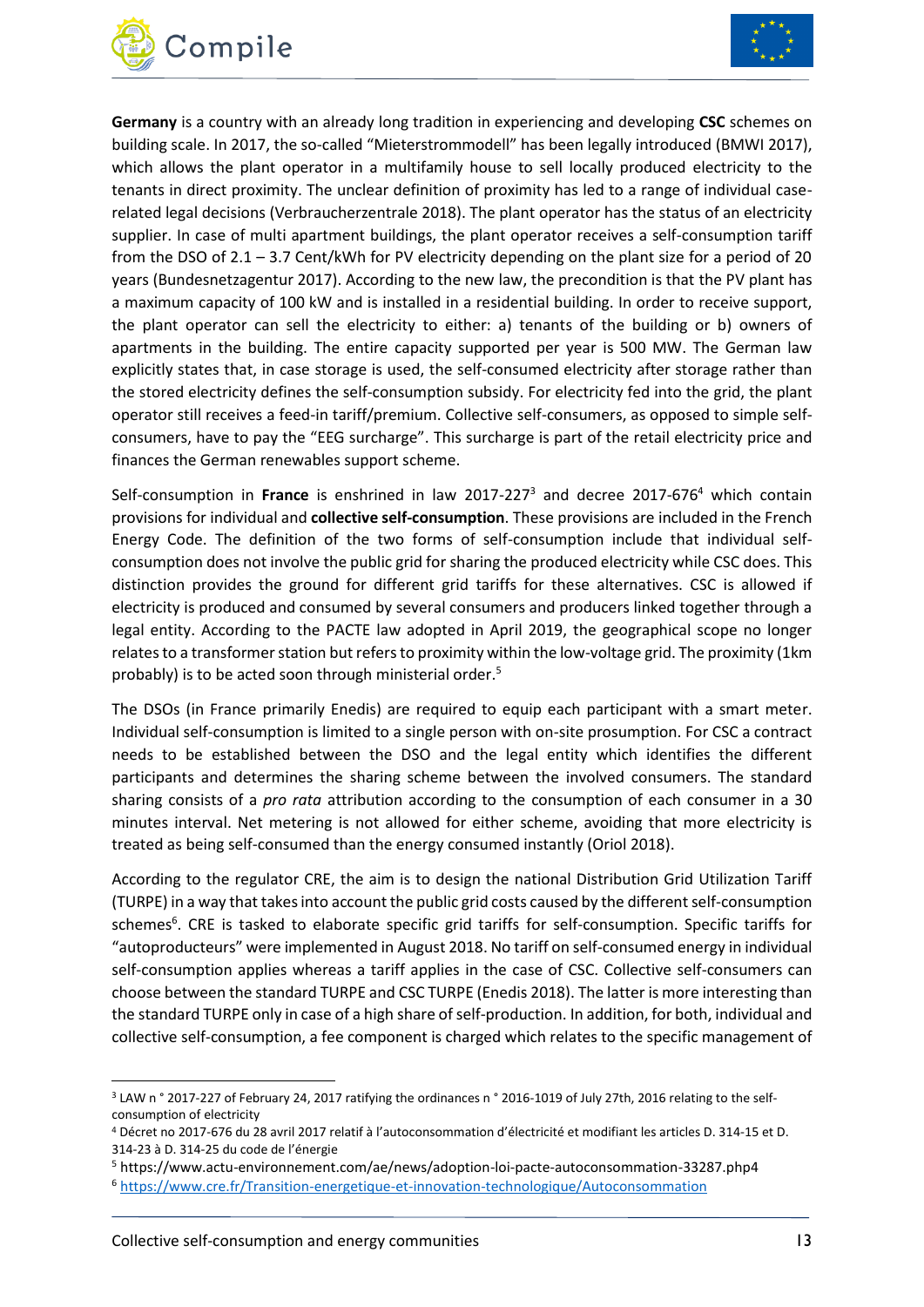



the self-consumption scheme (CRE 2018). The PACTE law expands the scope for collective selfconsumption. The law modifies the definition of collective self-consumption in order to allow for large scale installations, proposing to abolish the 100 kW threshold currently set out in the French Energy Code. This removal of the division of production facilities would enable a wider range of CSC schemes to benefit from the specific TURPE.

Even though the described provisions refer to the term collective self-consumption (autoconsommation collective), some of the features such as the possible geographic boundary of 1km with use of the public grid tend towards the energy community concept.

In 2016, **Greece** introduced a law on virtual net metering that was applicable to farmers and municipalities. Thereby, a first step toward collective energy sharing was undertaken. In 2018, a **law on energy communities** (law N4513/2018) was introduced, that also expanded the scope of virtual net metering to energy communities. The law defines Energy Communities as urban partnerships with the aim of social and solidarity economy, and innovation in the energy sector. Energy communities are supposed to reduce energy poverty and to promote: energy sustainability, production, storage, own consumption, distribution and supply, self-sufficiency and security in island municipalities. They are also expected to improve the efficiency in end-use at local and regional level, cogeneration, rational energy use, energy efficiency, sustainable transport, and demand-side management. Energy communities can produce, distribute and supply renewable energy from installations of up to 1MW. The law furthermore defines the organisation and governance structures of energy communities in Greece.

Members of an energy community may be:

- natural persons with full legal capacity,
- legal persons governed by public or private law,
- local governments in the region of the energy community.

The law defines a minimum number of members as:

- five if the members are legal entities other than the local governments or private legal entities, legal or natural persons,
- three if the members are public legal entities or private law entities or natural persons, of which at least two are local governments, or
- two if the members are only local governments with less than 3,100 inhabitants according to the latter census.

At least fifty percent plus one of the members should be related to the location of the headquarters of the energy community, in particular the members being natural persons or members that have full or limited ownership. Also, the modalities of cooperative governance and ownership are defined in the law.

The activities of the energy community include:

- distribution of electricity,
- natural gas heating/cooling within the region where its headquarter is located,
- demand management to reduce the final use of electricity,
- representation of producers and consumers in the electricity market,
- network development,
- management and exploitation of alternative fuel infrastructure,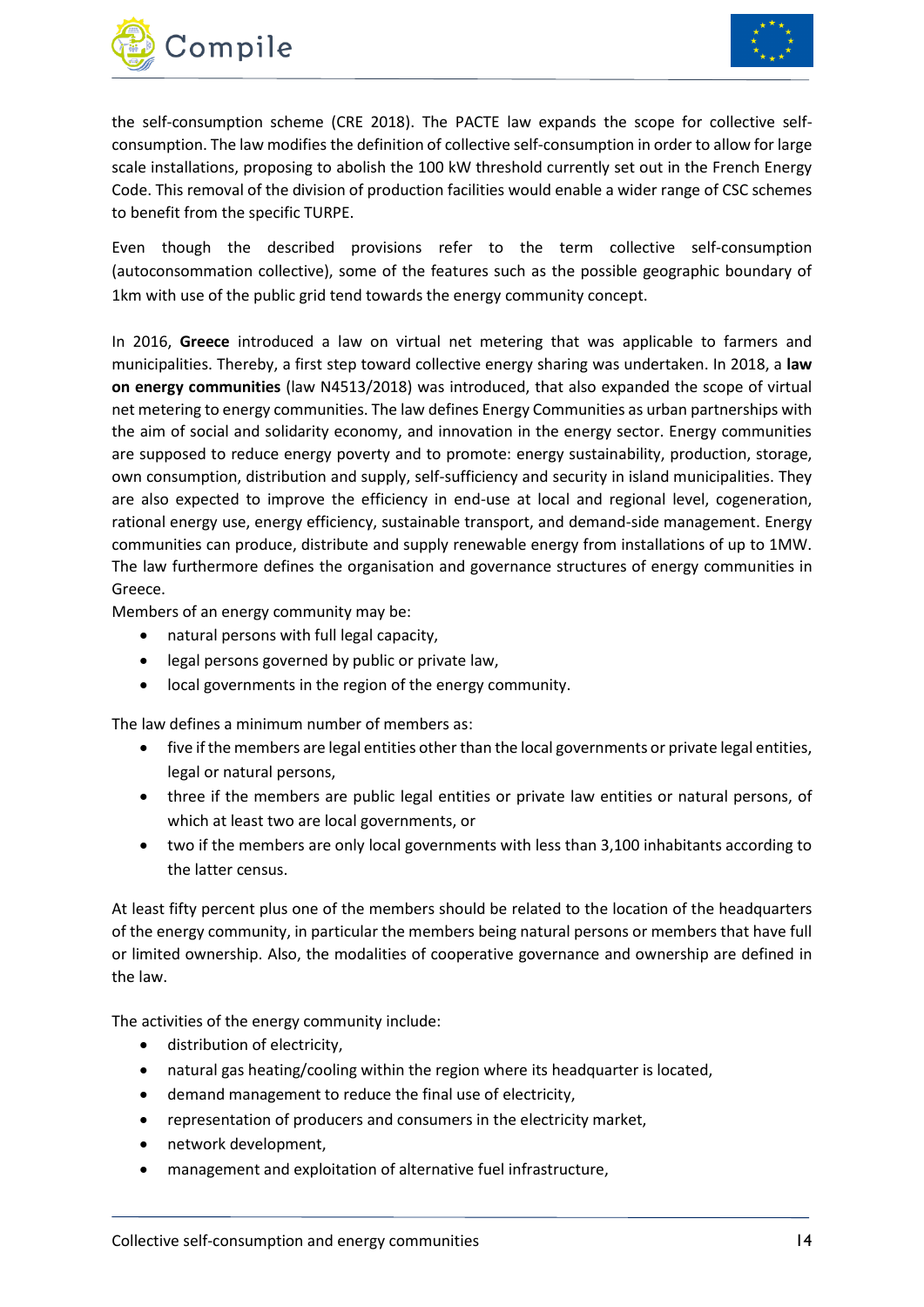



- installation and operation of desalination plants using renewable energy, and
- provision of energy services.

At least five energy communities, which have their headquarters in the same region, may set up joint energy cooperatives for the purpose of coordination and the promotion of their activities.

**Slovenia** has adopted a new bylaw (Regulation on self-supply with electricity from renewable energy sources) that entered into force on May 1<sup>st</sup> 2019 (Government of the Republic of Slovenia, 2019). Slovenia regards the new regulation not yet as a transposition of the Clean Energy Package but as a way to stimulate the private investments into renewable energy (RES) generation and an important step towards a later transposition of the related EU directives. In addition to individual selfconsumption of the owners of individual houses that was already in force, it allows for two forms of CSC:

- **CSC in multi-apartment buildings**, where the inhabitants can share energy from a RESgeneration unit connected to the LV network of the building. All the consumption metering points (of the individual consumers and of the joint consumption) are connected to the LV network of the building. The RES production unit is located on the building and is connected through its own metering point to the point of common coupling of the building network with the LV distribution grid.
- **CSC in RES communities** that can be formed by customers in various types of dwellings. The RES production unit can be located at a separate building and is connected to a dedicated production metering point on the LV distribution grid. The consumers participating in the RES community can consume electricity through two or more consumption metering points that are connected to the LV distribution grid of the same LV transformer station as the metering point of the RES production unit. It is important that the RES production unit is not (and has never been) taking part in a RES support scheme.

When the RES production unit is connected to the LV network behind the consumption metering point of a consumer, it is considered individual self-consumption.

Several provisions are in common for multi-apartment CSC and RES communities (in the following we refer to "collective scheme" for both) including the following principles:

- A single metering point (of consumption and of the RES production unit) cannot belong to more than one collective scheme. Likewise, electricity from a single RES production unit cannot be used in more than one collective scheme.
- Several collective schemes can exist in the LV grid of the same transformer station.
- If the owner of the self-supply RES production unit is a third party, the electricity produced in this unit can only be used for self-supply of this collective scheme. The owner cannot market the energy produced in this unit, and any excess energy produced in this unit above the selfconsumed energy in the collective scheme is turned over to the supplier. The level of remuneration is not determined, neither is specified as free of charge
- If the net electricity produced by the self-supply RES generation unit (generation minus the consumed energy) is positive, the energy is turned over to the supplier. Also for these cases, the potential remuneration is not determined.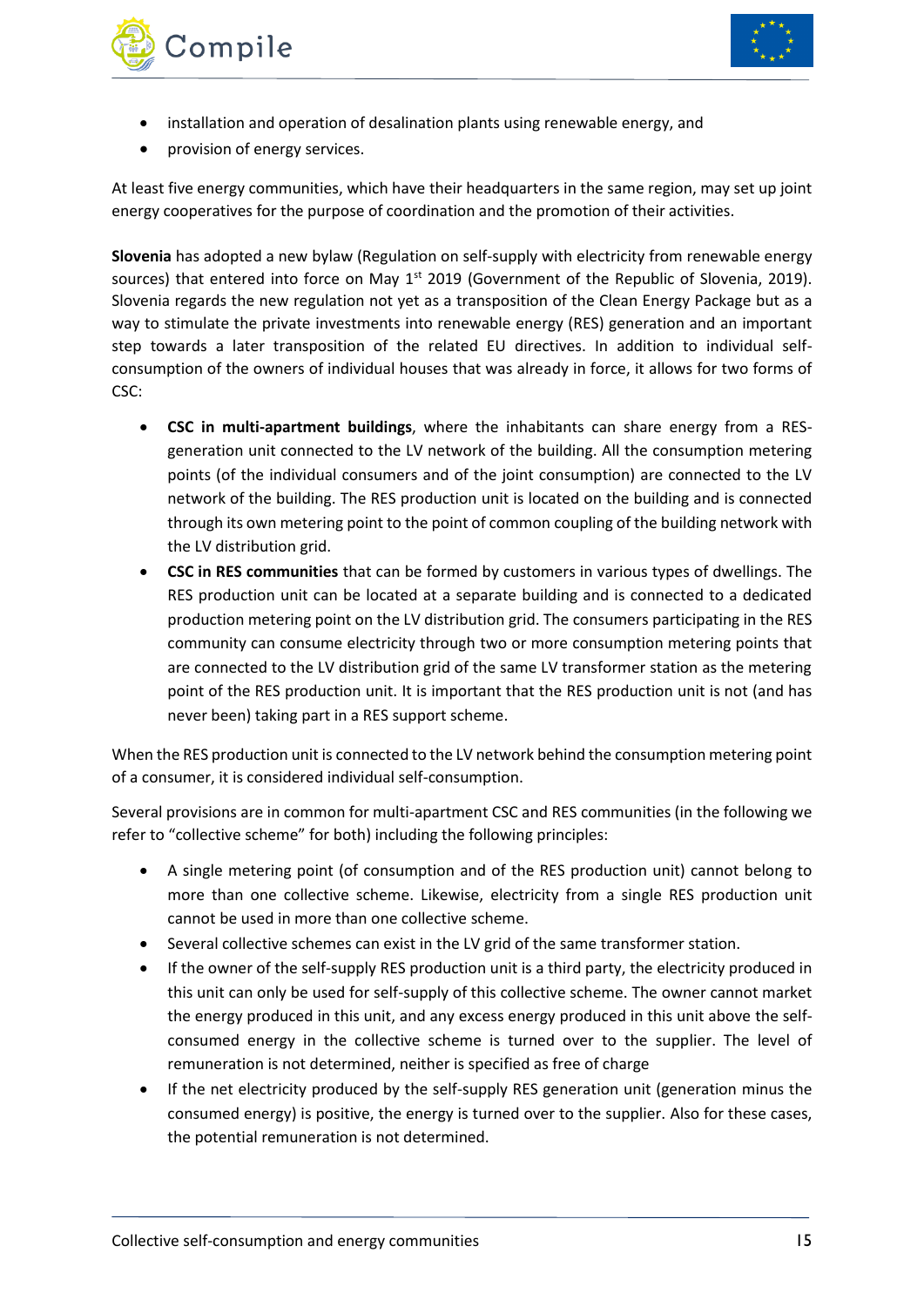

- Compile
	- The customers who belong to the same collective scheme must sign a contract specifying the mutual relationships and the key for division of the RES production among them. If the owner of the RES production unit is a third party instead of the collective scheme members, he must also be party to the contract.
	- The sum of all capacities of the RES production units used in a single collective scheme shall not exceed 0.8 times the sum of the coupling capacities of the consumption metering points included in this collective scheme. The aim is to reduce the potential RES electricity overproduction and its injection into the distribution grid. This provision replaces the previous 11 kW limit of the installed power of RES production used for a collective scheme.
	- No balancing requirement is imposed on RES generation units for individual self-supply. The balancing is done by the supplier. However, no rules on balancing obligations are mentioned for the collective schemes.
	- The annual limitation of the total amount of self-supply capacity in Slovenia (7 MVA for households and 3 MVA for small businesses) was abolished.
	- For all these schemes net-metering systems will be continued. The applied accounting interval remains one calendar year (or less if the contract starts after the beginning or ends before the end of the year).

In **Switzerland**, a new energy law was adopted in 2016 (Energiegesetz, EnG), followed by an energy decree in 2017 (Energieverordnung, EnV). Both provide new details for **CSC** (Bundesversammlung 2016, Schweizerischer Bundesrat 2017). The new energy law and the corresponding decree came into force on January 1st, 2018. Locally produced electricity can be locally consumed by a "**selfconsumption consortium**" ("Zusammenschluss zum Eigenverbrauch"- ZEV) or sold to the grid. These can be organized by the residents themselves or by an external service provider and provide energy sharing/trading models among the residents. The participating parcels of land/buildings do not need to be adjacent to the production facility, but no public area is allowed to be in-between, unless the municipality participates in the ZEV. All involved buildings have to be behind the same point of common coupling and the public grid must not be used. The self-consumption consortium needs to have a production capacity of at least 10% of the grid connection capacity of the ZEV. If the electricity consumption of the ZEV is more than 100 MWh per year, the consortium can freely choose its electricity provider (access to the liberalised electricity market), which is not generally the case in Switzerland. The DSO has only one main meter for the ZEV, thus the ZEV is considered as one final consumer. Behind this main meter, ZEVs have the right to autonomously measure the electricity consumption of the participants or can engage service providers. For consumers with an annual consumption of up to 50,000 kWh, grid charges are based on an energy component (at least 70%) and a power component (max. 30%), hence increasing the interest of self-consumption. For larger consumers the power component can be more important, incentivizing storage solutions for peak shaving. The DSO is bound to buy the injected electricity for plants up to 3 MW. The a price shall be based on the alternative costs incurred by the system operator for the purchase of the equivalent electricity from third parties as well as the production costs of its own electricity generation facilities (EnV, Art. 12), unless the production gets a feed-in tariff. A FIT is, however, available only for a limited number of installations in Switzerland (no new commitments for installations announced after 30/06/2012). The DSO can reject the connection if secure operation of the grid is under risk. Tenants do not need to participate in the ZEV, but once they join they cannot switch back to the old supplier unless the ZEV cannot guarantee power quality or if a tenant has access to the liberalised electricity market (i.e. if he has an annual consumption exceeding 100 MWh). For new tenants the participation in the ZEV can be mandatory but the costs cannot exceed the costs of external supply before creating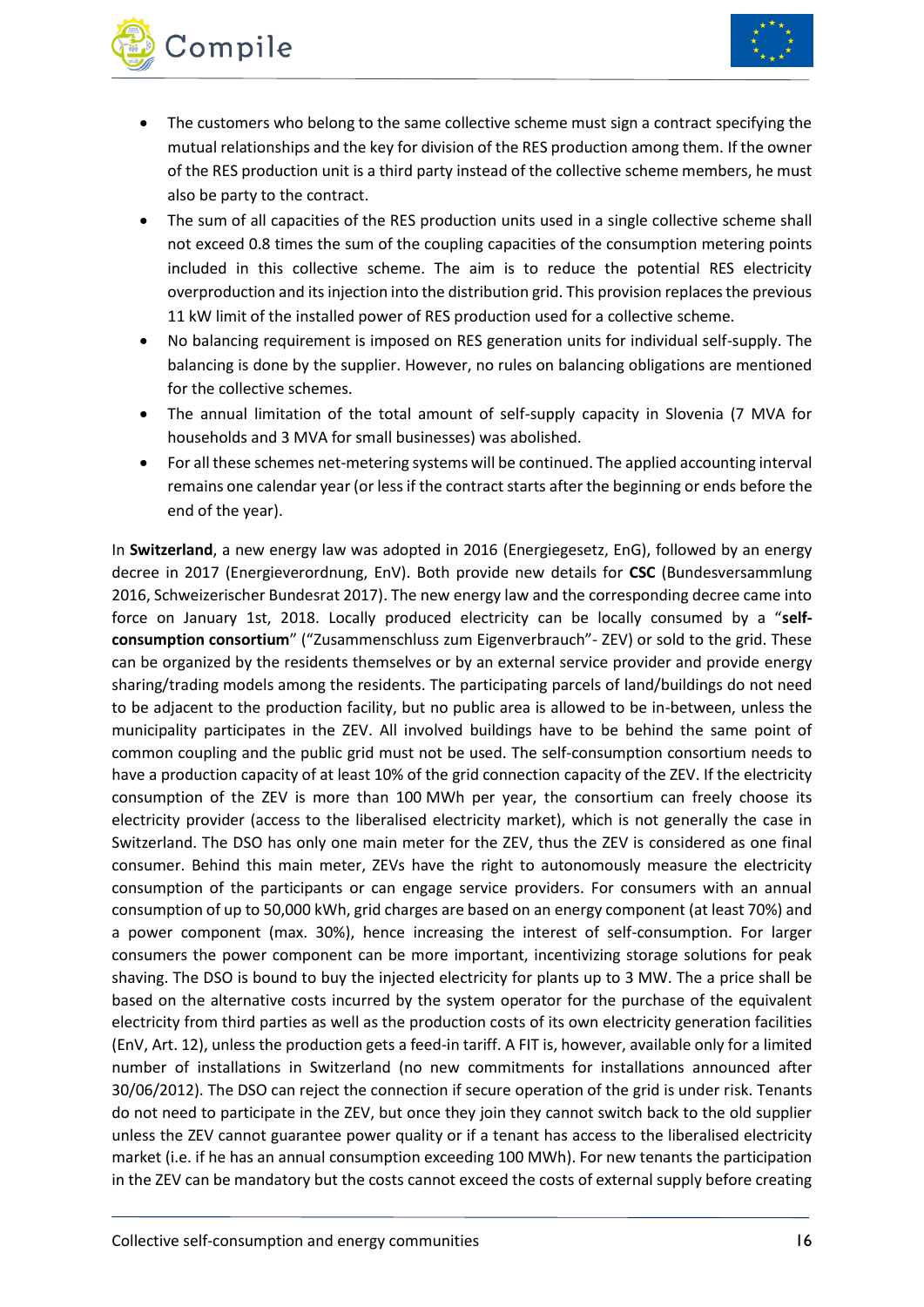



the ZEV. With an additional new regulation from 1st April 2019, the framework, especially for a self consumption consortium, has been developed further (EnV from 1/4/2019). Properties separated by a road, a river or a railway line are newly allowed to form a ZEV, as long as the property owner gives its consent. Another important change concerns the price a building owner can charge to its tenants for self-consumed solar electricity. The difference between the PV production cost and the (previous) electricity cost from the grid is split between consumers and investor, creating more favourable conditions for investors (Energie Schweiz 2019).

#### <span id="page-17-0"></span>**COUNTRIES WITH AN EMERGING REGULATORY FRAMEWORK FOR CSC AND ENERGY COMMUNITIES**

In several countries, a regulatory framework according to the Clean Energy Package is under discussion or preparation. These include, for example Portugal and Luxembourg. While Portugal plans to publish a legislative proposal on CSC before summer 2019 Luxembourg has started a consultation process on a new electricity market bill that would update the current electricity market law of 2007.

Luxembourg, unlike EU regulation, so far integrates the concepts of CSC and energy communities, defining each of the concepts in relation to the other (Ministry of the Economy Luxembourg 2018):

- an energy community is defined as "a legal person constituted specifically for collective selfconsumption",
- collective self-consumption is defined as "consumption within an energy community of electricity produced from energy sources renewable energy and those from high-efficiency cogeneration by one or more members of the energy community at one or more of their sites"
- The draft bill thereby aims to enable CSC within an energy community, and in particular at regulating
- the creation and functioning of energy communities (more specifically defined as "a legal person constituted specifically for collective self-consumption and exclusively by network users, all of whom injection and sampling points are located on the same network segment downstream of a low-voltage medium-voltage electricity transformer substation operated by the distribution system operator concerned, and whose members are collectively able to manage their electricity flows in a way that benefits the network") (in general applying to neighbourhoods) and
- the creation of virtual energy communities, where virtual energy communities are defined as "a legal person incorporated specifically for the purpose of collective self-consumption and exclusively by users of the network and / or local energy communities that are part of the same area of control" (this form allows for sharing of electricity amongst not geographically related members).

The bill is likely to undergo significant changes on the subject of energy communities and CSC. This has the aim to align it more closely with the provisions of the Clean Energy Package, albeit the aim is not yet to fully transpose the Directives (REDII, EMDII) at this stage.

#### <span id="page-17-1"></span>**COUNTRIES WITH LIMITED CSC PROVISIONS**

In a few MS collective self-consumption exists outside of a dedicated regulatory framework. In several cases, CSC is enabled by regulatory exceptions. Where not stated differently, the following information is based on an exchange with national experts.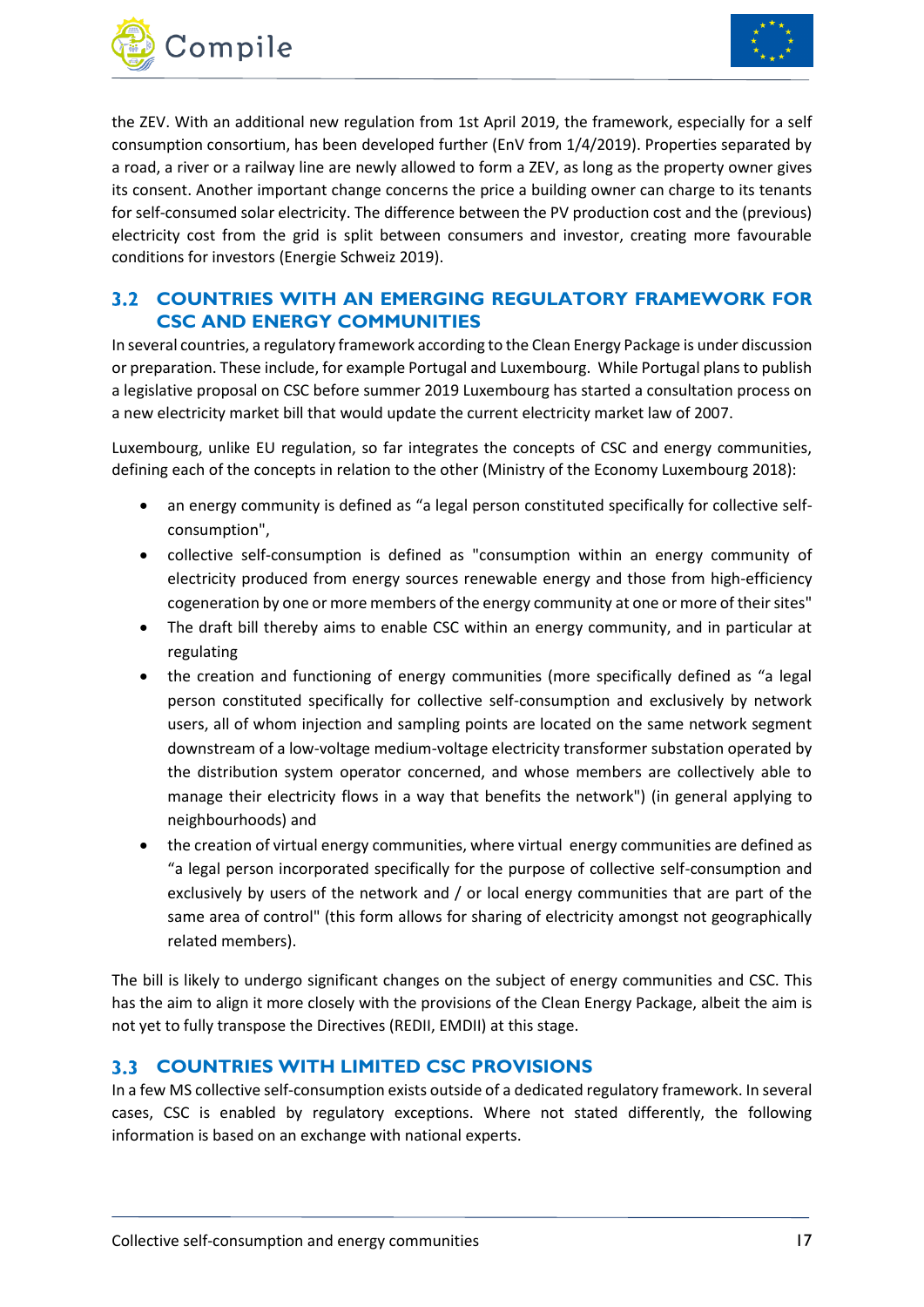



In Denmark, CSC is allowed on building scale. All consumers as well as the generation plant have to be linked by a private grid and thereby have to be behind a common utility meter covering all consumers who will use the power produced. There are charges for grid connection and grid access. Previously, annual net-metering was allowed and there have been several different schemes such as hourly metering. Annual metering, which was a substantial economic factor for CSC, is not allowed anymore. Currently, hourly net metering and instant net metering are in place. CSC can be carried out internally with only the main utility meter of the whole building serving the billing by an electricity provider. Internal billing can be carried out by, e.g., the building owner, based on the meters of the tenants. The building owner then is responsible for the meter administration but may also outsource this responsibility (including billing). Because this set-up requires participation of all tenants, these have to agree on this setup and it has to be part of the building use agreements. While this excludes the individual choice of a supplier for the residual energy demand, structures such as cooperatives exist in which the tenants jointly agree on the model and on the common electricity supplier to be involved. Older buildings can be rebuilt to this set-up that requires physical modifications for the metering scheme.

Third-party ownership is currently not accepted. An attempt of implementing a virtual net-metering scheme was made, but it never went into practice. One challenge was that the utilities had to administrate the scheme but did not have the required billing system in place. Thus, the initial costs for setting up such a system would have been high and would have to be carried by the potential first CSC customers.

No specific regulations on supporting technologies for self-consumption (storage, DSM…) exist. Also, for PV, no specific subsidies are available and no renewable energy technology specific support schemes are expected. Thus, the surplus of energy can only be sold to the market. A new Danish energy plan is under development, planned to be effective by 2020. Details are still not available but technology neutral tenders and auction schemes are planned. Overall, the economic and regulatory situation for PV in general and CSC is currently not very favourable in Denmark.

In Sweden, comparably to Denmark, CSC in an apartment building is allowed if all apartments belong to the same grid connection. The general approach for such a solution is that the whole apartment building shares an electricity contract with the utility but electricity consumption is also measured internally by the housing company affecting the monthly rent. The right to object such an arrangement due to the free choice of the electricity supplier can be handled by representation (of the board, in case of housing associations - "bostadsrättsföreningar", and by the tenants' association "hyresgästföreningen" in case of rental apartments). CSC with electricity being transported over a grid covered by grid concession is so far not allowed. However, a governmental investigation was published in June 2019 that proposes to allow for interconnection of several multi-family buildings on the same property. While this would result in an expanded form of collective self-consumption (i.e. between buildings), it primarily addresses electricity used in shared spaces and for facility management<sup>7</sup>. Currently, it is already possible to use an exception enabling to "interconnect single parts of a power plant" with an internal grid between different buildings. This has been done in a project in Halland, in southwest Sweden, using a DC micro grid<sup>8</sup>.

In Estonia, there have been no restrictions for apartment associations to divide and sell electricity to apartments, specifically for "a non-profit organization who sells and conveys electricity to its members

**.** 

<sup>7</sup> <https://www.regeringen.se/rattsliga-dokument/statens-offentliga-utredningar/2019/06/sou-201930/> 8[https://www.bebostad.se/projekt/teknikutvecklingsprojekt/utveckling-av-helhetsloesning-foer-solel-i](https://www.bebostad.se/projekt/teknikutvecklingsprojekt/utveckling-av-helhetsloesning-foer-solel-i-bebyggelsen)[bebyggelsen](https://www.bebostad.se/projekt/teknikutvecklingsprojekt/utveckling-av-helhetsloesning-foer-solel-i-bebyggelsen)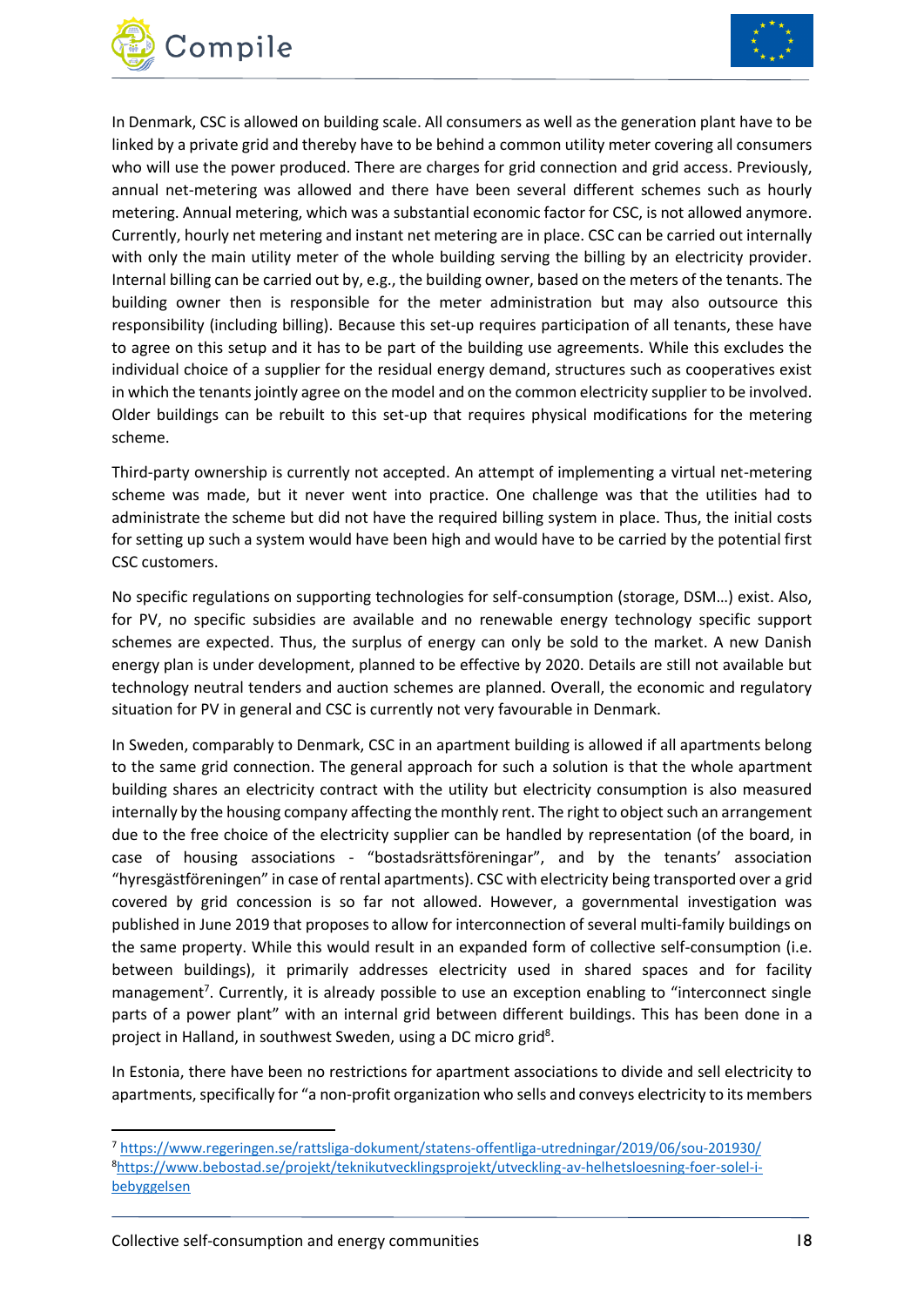



solely for the purpose of supplying electricity to the apartments, cottages, garages or private dwelling houses which the members own or occupy" (Estonian Parliament, 2019). Such CSC schemes are possible if apartment associations have just one contract and electrical connection with the DSO and divide the electricity internally by using sub electricity meters.

In Finland, collective self-consumption is currently only allowed in locations where the connections are under an industrial network or a real-estate network that do not cross public land. The discussion on broadening CSC and creating energy communities has started. The Finnish Ministry of Economy proposed CSC including neighbouring buildings via direct lines and a "distributed" approach that would not have geographical limitations within Finland (Jasiak, 2019).

In the UK it is permitted to connect to a neighbour via a private line. In this way, a chain of properties can be formed as long as there are no breaks caused by public roads or non-participating properties. Moreover, it is prohibited to connect the private system to the public grid at any point. This also applies to communal buildings.

[Table 4](#page-19-0) provides an overview of features of (emerging) national regulatory frameworks for energy communities in selected countries. Many details on specific activities such as aggregation as well as on governance aspects (shareholders, members, organizational format, effective control) are not yet specified in most cases. Therefore, the table is limited as compared to the more extensive overview on the EU provisions in [Table 2.](#page-9-0) The main purpose of [Table 4](#page-19-0) is to show the general direction that countries follow so far providing, e.g., insights on whether elements of the REDII or of the EMDII are represented more prominently.

Activities and actors in the two energy communities directives ( $\checkmark$  = specifically stated in REDII / applicable in MS,  $\checkmark$  = specifically stated in EMDII / applicable in MS,  $\checkmark$  = applies on MS level without specific requirements in EMDII and REDII).

|                                                                                       |                                      | <b>EU Directives</b>                               | <b>National frameworks</b> |              |                          |                          |              |                          |
|---------------------------------------------------------------------------------------|--------------------------------------|----------------------------------------------------|----------------------------|--------------|--------------------------|--------------------------|--------------|--------------------------|
| <b>Concept and aims</b>                                                               | <b>RED</b><br>Art. 22<br><b>RECs</b> | <b>EMD</b><br>Art.<br>16<br><b>CEC<sub>s</sub></b> | Slovenia                   | Austria      | Greece                   | Spain                    | France       | Belgium<br>(Wallonia)    |
| Only renewable energy                                                                 | ✓                                    |                                                    | $\checkmark$               | $\checkmark$ |                          |                          |              |                          |
| <b>Only electricity</b>                                                               |                                      | $\checkmark$                                       |                            |              |                          |                          | $\checkmark$ |                          |
| <b>Other forms of energy</b>                                                          |                                      |                                                    |                            |              | RES and<br>gas           | RES/<br><b>CHP</b>       |              | electricity<br>(RES/CHP) |
| <b>Energy Efficiency Services</b>                                                     |                                      | $\checkmark$                                       |                            |              | $\checkmark$             |                          |              |                          |
| <b>EV charging services</b>                                                           | ٠                                    | ✓                                                  | ٠                          |              | $\checkmark$             |                          |              |                          |
| <b>Other</b><br>energy services<br>(RED: "commercial")                                | $\sqrt{1}$                           | √                                                  |                            |              | $\checkmark$             |                          |              |                          |
| <b>Specifications</b><br>and<br>responsibilities                                      |                                      |                                                    |                            |              |                          |                          |              |                          |
| <b>Specification of local area</b><br>(e.g. transformer station,<br>distance)         |                                      |                                                    | $\checkmark$               | ✔            |                          | ✓                        | $\checkmark$ |                          |
| <b>Exemption from the need</b><br>formal<br>become<br>to<br>a<br>electricity supplier |                                      |                                                    | ✓                          |              |                          | ✓<br>$<$ 100 $k$<br>W    |              |                          |
| <b>Support</b>                                                                        |                                      |                                                    |                            |              |                          |                          |              |                          |
| <b>Special grid tariffs</b>                                                           |                                      |                                                    | $\overline{a}$             | ✓            | $\overline{\phantom{a}}$ | $\overline{\phantom{a}}$ | ✓            |                          |
| <b>Support schemes</b>                                                                |                                      |                                                    |                            |              |                          | ✔                        |              |                          |

<span id="page-19-0"></span>*Table 4: Overview of legislative design elements for selected countries*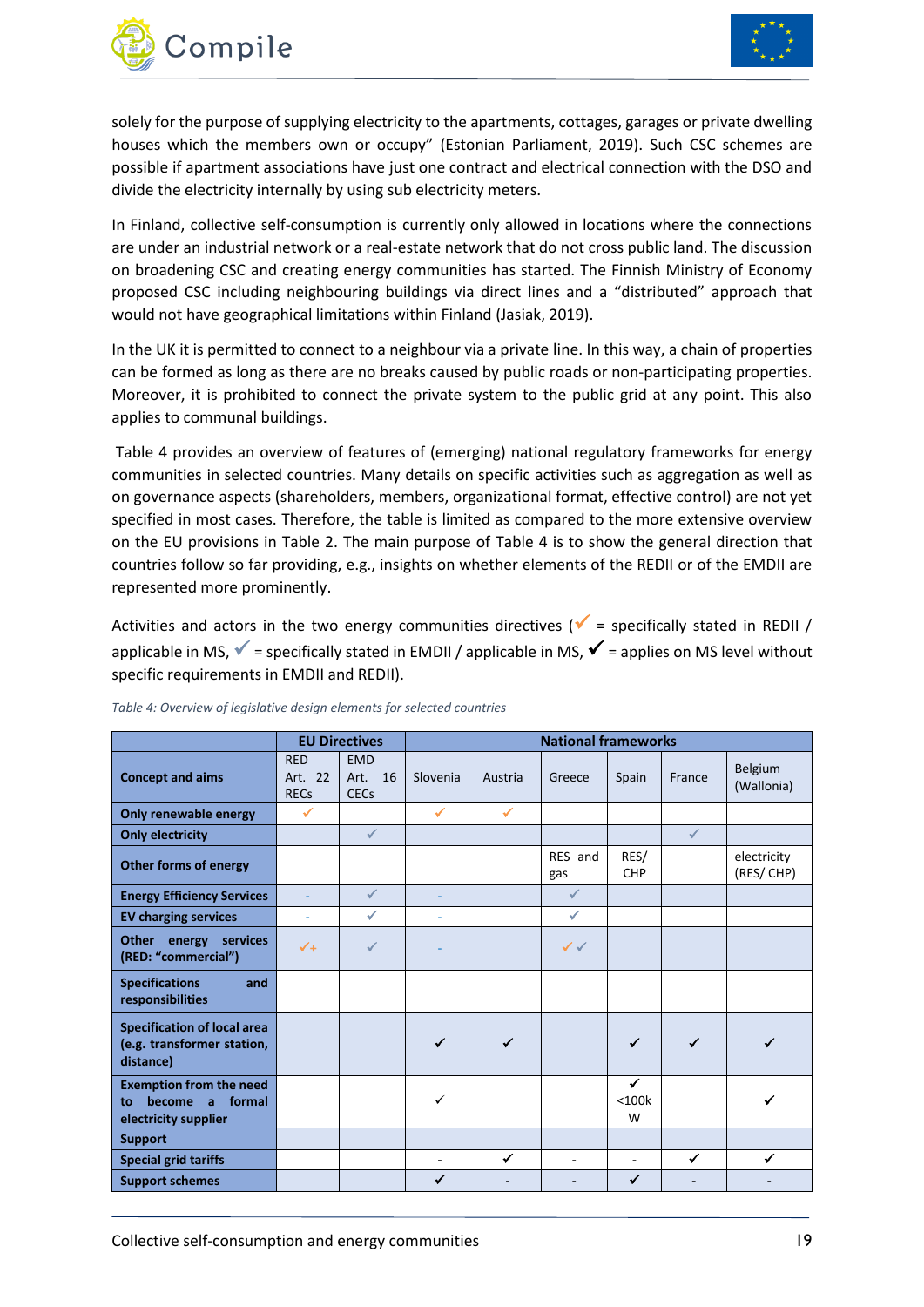



## <span id="page-20-0"></span>**4 SYNTHESIS AND OUTLOOK**

In several EU Member States, framework legislation is being established that still needs to be detailed orthat implements only elements of EU legislation as a first step. In particular, several MS have started to establish REC and CSC provisions within the same legislative proposals while not yet fully addressing CECs (except Greece). Linking the implementation of the activity-based CSC to REC concepts seems a pragmatic approach as both aim for the expansion and self-supply of renewable energy. Also, the local nature of CSC is reflected in the requirements of RECs to retain the effective control by those community members that are located in the proximity of the renewable projects. However, constituting primarily an activity rather than an organisational structure, the CSC framework has a spatial limitation to the same building, multi-apartment block or possible neighbouring buildings but has lower requirements regarding its organisational set up. CSC schemes may therefore be faster rolled out as compared to RECs and a few MS such as Germany and Austria already have corresponding legislative frameworks in place. RECs, in contrary, allow for the use of the public grid and cover a broader range of activities and all forms of renewable energy (e.g. heating, cooling). They may therefore enable the creation of a range of new multi-energy business cases.

Regarding MS plans for energy community implementation a few patters are visible. Several MS aim to link regulatory boundaries to physical boundaries of the energy system, i.e., the LV and/or the MV transformer station (e.g. Austria or Spain). This links physical and regulatory features, namely in terms of grid management as well as for tariff setting in relation to the used network segment. Several MS are currently developing local grid tariffs (Austria, Belgium, or France). Tariff setting is a core element of the current process of transposition but appears to be a challenging task as it has to consider (1) the impact of energy communities on the system and (2) guarantee a reasonable distribution of system costs over all customer groups. Other MS such as Spain provide support for energy communities rather than establishing specific local grid tariffs. Another important observation made in this report is that so far MS mainly address technical and economic features of energy communities and not yet have a clear vision of the organisational set-up.

In cases where CSC is still bound to joint supply by a common electricity supplier requiring participation of all tenants (e.g. in national approaches in Denmark and Sweden), finding consensus appears to be a major element for allowing actual implementation. While EU legislation reduces the need for consensus finding by allowing for individual participation (or opt-out) the issue of partial participation remains and can be expected to be a major issue for energy communities.

While both types of energy communities have a range of commonalities, some distinguishing features such as limitations to membership and effective control as well as proximity aspects are fundamental. Therefore, care should be taken that the specificities of CSC, RECs and CECs are appropriately distinguished and addressed in national frameworks and that all of these are enabled in a coordinated but independent way on national level.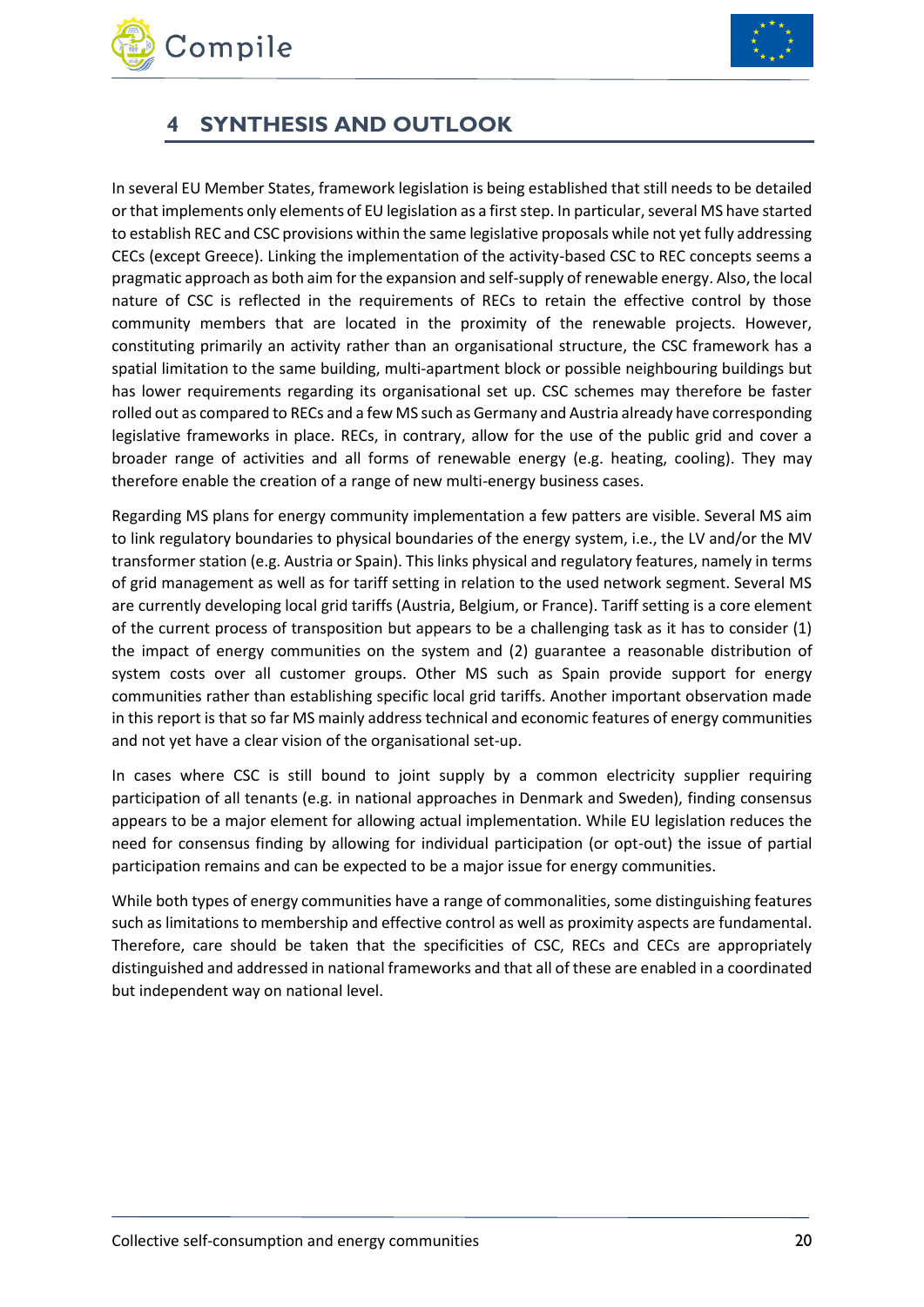



### <span id="page-21-0"></span>**5 REFERENCES**

- [1] BMVIT, Bundesministerium für Nachhaltigkeit und Tourismus (2018): Vortrag an den Ministerrat: Erneuerbaren Ausbau Gesetz 2020 – EAG 2020. GZ: BMNT-555.300/0079- VI/3/2018, Elisabeth Köstinger, Vienna, 5.12.2018
- [2] BMWI, Bundesministerium für Wirtschaft und Energie (2017): Gesetz zur Förderung von Mieterstrom und zur Änderung weiterer Vorschriften des Erneuerbare-Energien-Gesetzes vom 17. Juli 2017. Bundesgesetzblatt Jahrgang 2017 Teil I Nr. 49, ausgegeben zu Bonn am 24. Juli 2017. [https://www.bmwi.de/Redaktion/DE/Downloads/M-O/mieterstrom-gesetz](https://www.bmwi.de/Redaktion/DE/Downloads/M-O/mieterstrom-gesetz-bgbl.pdf?__blob=publicationFile&v=4)bgbl.pdf? blob=publicationFile&v=4
- [3] Bundesnetzagentur (2017): Hinweis zum Mieterstromzuschlag als eine Sonderform der EEG-Förderung. Hinweis2017/320. Dezember 2017 [https://www.bundesnetzagentur.de/SharedDocs/Downloads/DE/Sachgebiete/Energie/Untern](https://www.bundesnetzagentur.de/SharedDocs/Downloads/DE/Sachgebiete/Energie/Unternehmen_Institutionen/ErneuerbareEnergien/Mieterstrom/Hinweis_Mieterstrom.pdf?__blob=publicationFile&v=3) [ehmen\\_Institutionen/ErneuerbareEnergien/Mieterstrom/Hinweis\\_Mieterstrom.pdf?\\_\\_blob=p](https://www.bundesnetzagentur.de/SharedDocs/Downloads/DE/Sachgebiete/Energie/Unternehmen_Institutionen/ErneuerbareEnergien/Mieterstrom/Hinweis_Mieterstrom.pdf?__blob=publicationFile&v=3) [ublicationFile&v=3](https://www.bundesnetzagentur.de/SharedDocs/Downloads/DE/Sachgebiete/Energie/Unternehmen_Institutionen/ErneuerbareEnergien/Mieterstrom/Hinweis_Mieterstrom.pdf?__blob=publicationFile&v=3)
- [4] Bundesversammlung der Schweizerischen Eidgenossenschaft (2016): Energiegesetz (EnG) vom 30. September 2016
- [5] CRE (2018) : Délibération de la CRE du 7 juin 2018 portant décision sur la tarification de l'autoconsommation, et modification de la délibération de la CRE du 17 novembre 2016 portant décision sut les tarifs d'utilisation des réseaux publics d'électricité dans les domaines de tension HTA et BT. [https://www.cre.fr/Documents/Deliberations/Decision/Tarification-](https://www.cre.fr/Documents/Deliberations/Decision/Tarification-Autoconsommation-et-modification-deliberation-TURPE-HTA)[Autoconsommation-et-modification-deliberation-TURPE-HTA](https://www.cre.fr/Documents/Deliberations/Decision/Tarification-Autoconsommation-et-modification-deliberation-TURPE-HTA)
- [6] Enedis (2018): TURPE 5 bis HTA/BT Tarifs d'utilisation des réseaux publics de distribution d'électricité. Tarifs en vigueur au 1er août 2018. [https://www.enedis.fr/sites/default/files/TURPE\\_5bis\\_plaquette\\_tarifaire\\_aout\\_2018.pdf](https://www.enedis.fr/sites/default/files/TURPE_5bis_plaquette_tarifaire_aout_2018.pdf)
- [7] Energie Schweiz (2019): Leitfaden Eigenverbrauch. Bundesamt für Energie, Bern, April 2019.
- [8] Estonian Parliament (Riigikogu) (2019): Electricity Market Act. Translation as of 20.03.2019. [https://www.riigiteataja.ee/en/compare\\_wordings?grupiId=100044&vasakAktId=5300720180](https://www.riigiteataja.ee/en/compare_wordings?grupiId=100044&vasakAktId=530072018005) [05](https://www.riigiteataja.ee/en/compare_wordings?grupiId=100044&vasakAktId=530072018005)
- [9] Gouvernement Wallon (2018): L'autoconsommation collective d'électricité, pour une meilleure consommation de l'énergie. Published October 25, 2018. [https://gouvernement.wallonie.be/home/presse/publications/lautoconsommation-collective](https://gouvernement.wallonie.be/home/presse/publications/lautoconsommation-collective-delectricite-pour-une-meilleure-consommation-de-lenergie.publicationfull.html)[delectricite-pour-une-meilleure-consommation-de-lenergie.publicationfull.html](https://gouvernement.wallonie.be/home/presse/publications/lautoconsommation-collective-delectricite-pour-une-meilleure-consommation-de-lenergie.publicationfull.html)
- [10] Gouvernement Wallon (2019): DÉCRET modifiant les décrets des 12 avril 2001 relatif à l'organisation du marché régional de l'électricité, du 19 décembre 2002 relatif à l'organisation du marché régional du gaz et du 19 janvier 2017 relatif à la méthodologie tarifaire applicable aux gestionnaires de réseau de distribution de gaz et d'électricité en vue de favoriser le développement des communautés d'énergie renouvelable
- [11] Government of the Republic of Slovenia (2019): Regulation on self-supply with electricity from renewable energy sources. The official gazette of Republic of Slovenia, No. 17/2019, 22.3.2019. [https://www.uradni-list.si/glasilo-uradni-list-rs/vsebina/2019-01-0700/uredba-o-samooskrbi](https://www.uradni-list.si/glasilo-uradni-list-rs/vsebina/2019-01-0700/uredba-o-samooskrbi-z-elektricno-energijo-iz-obnovljivih-virov-energije)[z-elektricno-energijo-iz-obnovljivih-virov-energije](https://www.uradni-list.si/glasilo-uradni-list-rs/vsebina/2019-01-0700/uredba-o-samooskrbi-z-elektricno-energijo-iz-obnovljivih-virov-energije)
- [12] Jasiak M. (2019): Provisions on energy communities in the Clean Energy Package. Presentation held at BRIDGE Workshop, Brussels, 12-13 March 2019